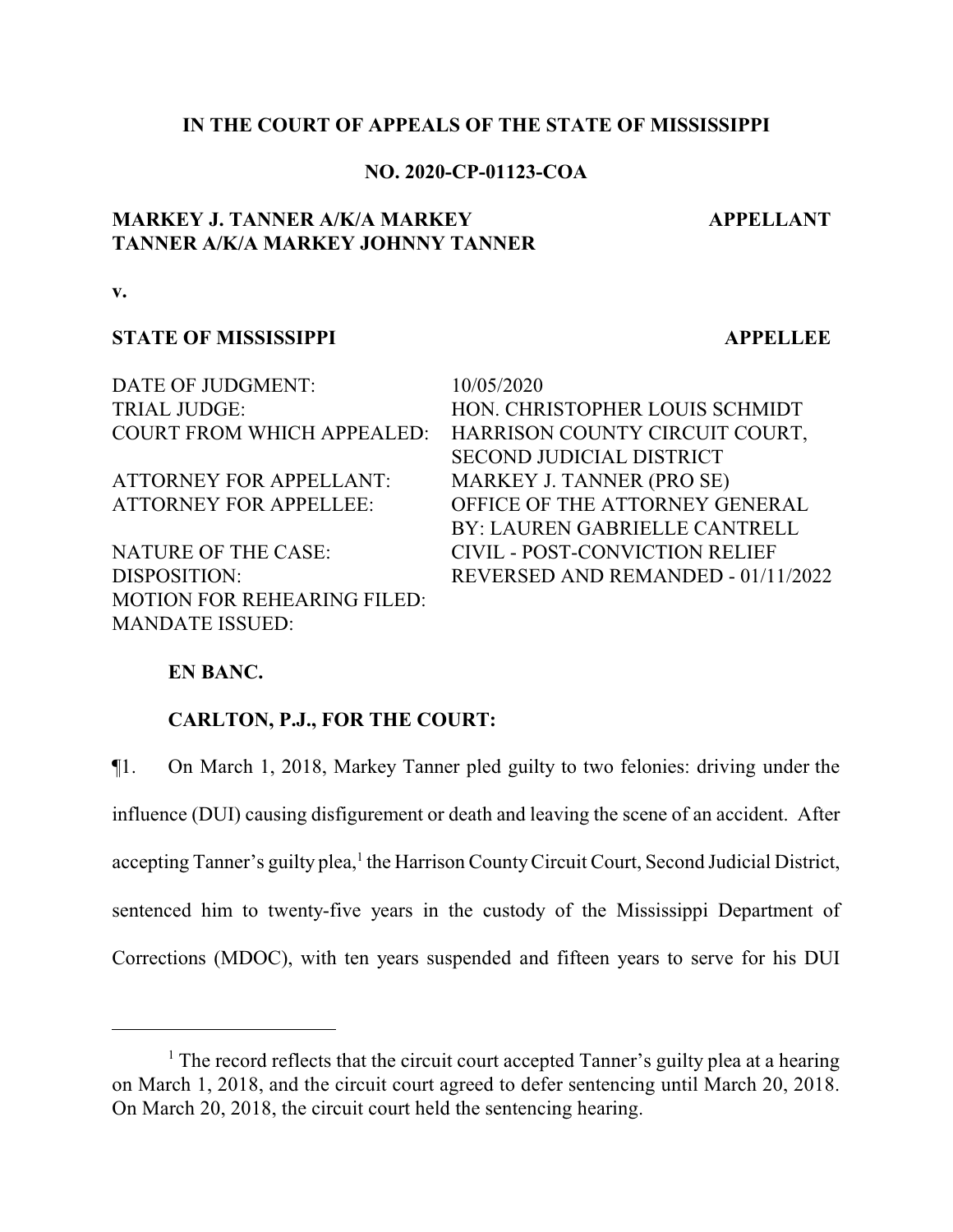conviction, and twenty years in the custody of the MDOC for his conviction of leaving the scene of an accident with five years of post-release supervision. The circuit court ordered both sentences to run concurrently for a total of twenty years' incarceration and five years' post-release supervision.

¶2. Tanner filed a motion for post-conviction relief(PCR) alleging that his guiltyplea was involuntarily entered and that he received ineffective assistance of counsel. The circuit court denied Tanner's PCR motion without an evidentiaryhearing, despite the affidavits submitted by Tanner and his mother attesting that Tanner's counsel gave him erroneous advice regarding sentencing.

¶3. Finding error, we reverse the order denying post-conviction relief and remand to the circuit court for an evidentiary hearing.

## **FACTS**

¶4. On June 12, 2020, Tanner filed a PCR motion asserting that his guilty plea was involuntarily entered and that he had received ineffective assistance of counsel. Specifically, Tanner alleged that his counsel gave him erroneous information, assuring him the circuit judge agreed that if Tanner pleaded guilty, Tanner would receive a two-year sentence. In support of his claim, Tanner attached an affidavit from his mother to his PCR motion. In the affidavit, Tanner's mother stated that she overheard Tanner's defense counsel informTanner that he had spoken to the circuit judge, and the circuit judge agreed that if Tanner pleaded guilty, he would sentence Tanner to fifteen years with ten years suspended, two years to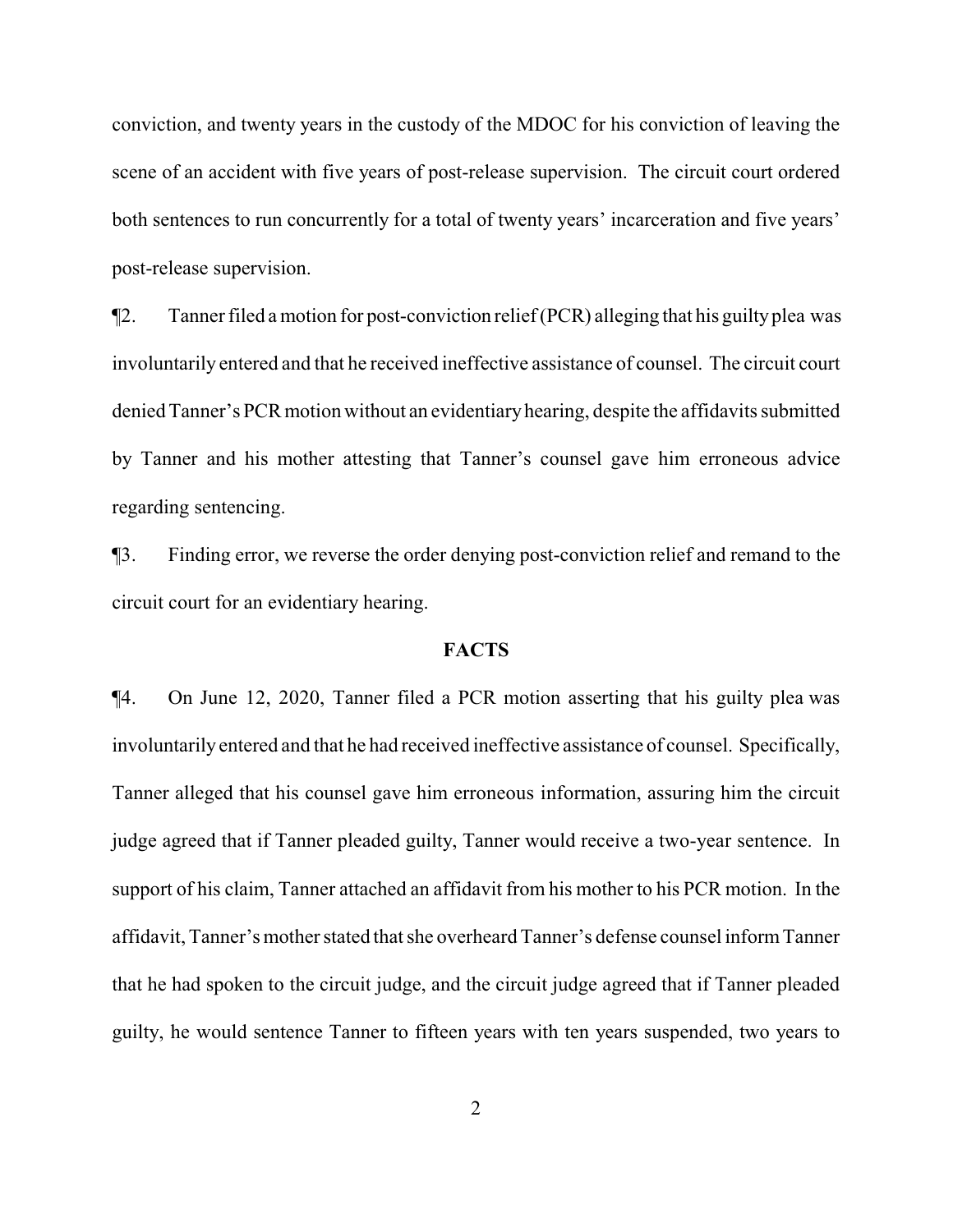serve, and three years of post-release supervision.

¶5. The circuit court entered an order denying Tanner's PCR motion without holding an evidentiary hearing on his claims. As to Tanner's claim that his plea was involuntary, the circuit court found no merit, explaining that Tanner failed to provide any evidence in support of his claim and that Tanner's testimony under oath at his sentencing hearing contradicted his PCR claims. In its order, the circuit court quoted the following testimony from Tanner's sentencing hearing:

| THE COURT: | Has anyone guaranteed or promised you that you would<br>receive a specific or particular sentence or offered you<br>anything in value in exchange for your guilty plea?                                                                                                                                                      |
|------------|------------------------------------------------------------------------------------------------------------------------------------------------------------------------------------------------------------------------------------------------------------------------------------------------------------------------------|
| [Tanner]:  | No, Your Honor.                                                                                                                                                                                                                                                                                                              |
| $\cdots$   |                                                                                                                                                                                                                                                                                                                              |
| THE COURT: | So irrespective of whether there is a recommendation by<br>one side or both sides combined, Mr. Tanner, the<br>ultimate decision on what sentence to impose is the<br>Court's, and so long as I stay within the minimum and<br>maximum sentences allowed by law, I can impose any<br>sentence that I believe is appropriate? |
| [Tanner]:  | Yes, sir.                                                                                                                                                                                                                                                                                                                    |
| THE COURT: | Knowing that, knowing that I can impose any sentence I<br>believe is appropriate, do you still want to plead guilty<br>today?                                                                                                                                                                                                |
| [Tanner]:  | Yes, sir.                                                                                                                                                                                                                                                                                                                    |
|            |                                                                                                                                                                                                                                                                                                                              |
| THE COURT: | And even though there may or may not be at the time of                                                                                                                                                                                                                                                                       |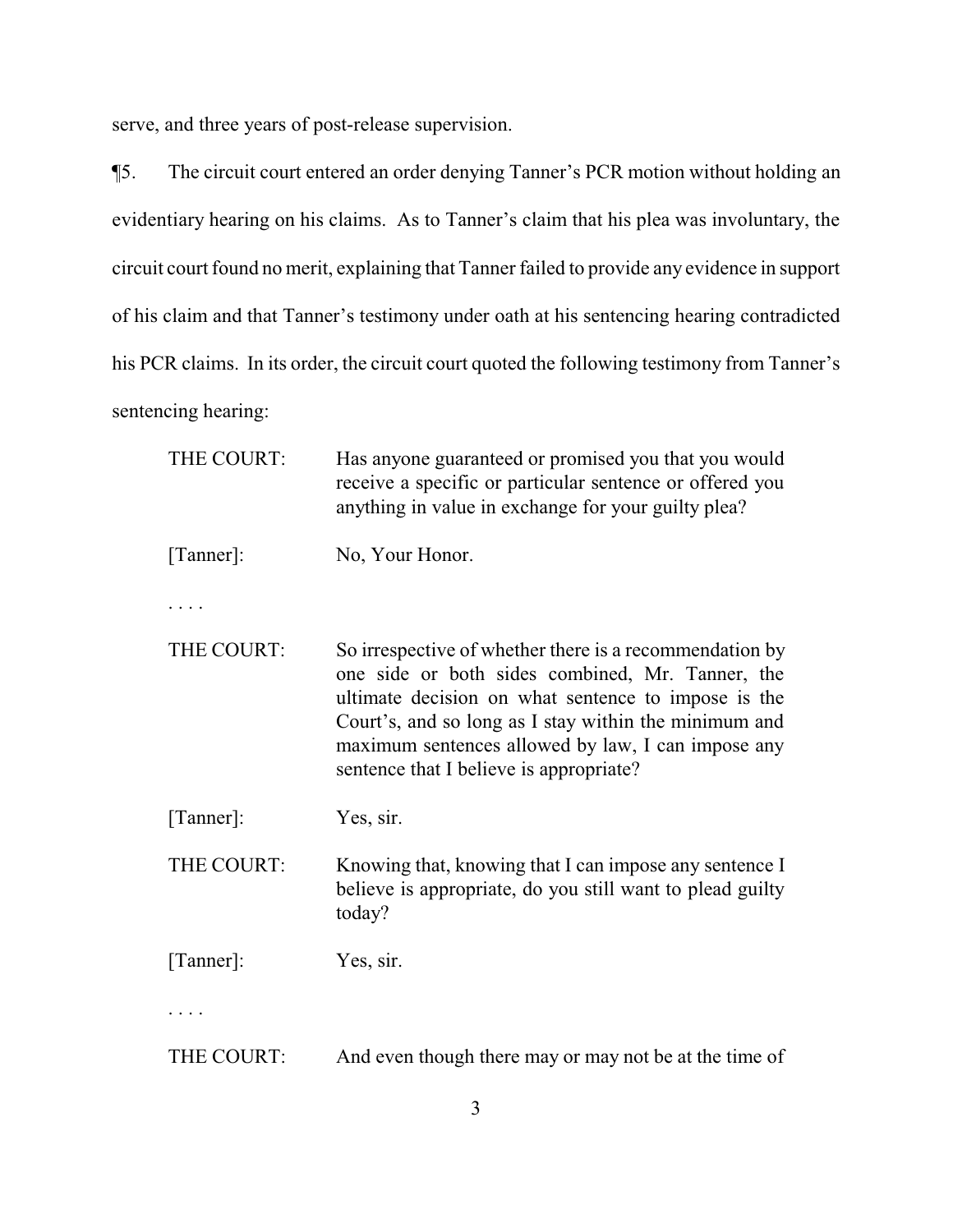sentencing some type of recommendations, I could impose up to those [forty-five] years to serve?

[Tanner]: Yes, Your Honor.

¶6. The circuit court also found no merit to Tanner's claim of ineffective assistance of counsel. The circuit court articulated the standard set forth in *Strickland v. Washington*, 466 U.S. 668 (1984), for evaluating claims of ineffective assistance of counsel and found "no indication [that] Tanner's counsel's representation fell below an objective standard of reasonableness, nor is there evidence that, but for counsel's alleged errors, the result would have been different." The circuit court also stated that "Tanner testified at his sentencing hearing that he was satisfied with the services of his attorney."

¶7. Tanner now appeals from the circuit court's order denying his PCR motion.

## **STANDARD OF REVIEW**

¶8. "When reviewing a circuit court's denial or dismissal of a PCR motion, we will reverse the judgment of the circuit court only if its factual findings are clearly erroneous; however, we review the circuit court's legal conclusions under a de novo standard of review." *Hays v. State*, 321 So. 3d 1208, 1211 (¶4) (Miss. Ct. App. 2021), *cert. denied*, 321 So. 3d 565 (Miss. 2021).

#### **DISCUSSION**

¶9. Tanner argues that the circuit court erred in denying his PCR motion without holding an evidentiary hearing to determine if Tanner's guilty plea was involuntarily entered based upon his counsel's advice and if he received ineffective assistance of counsel. Tanner claims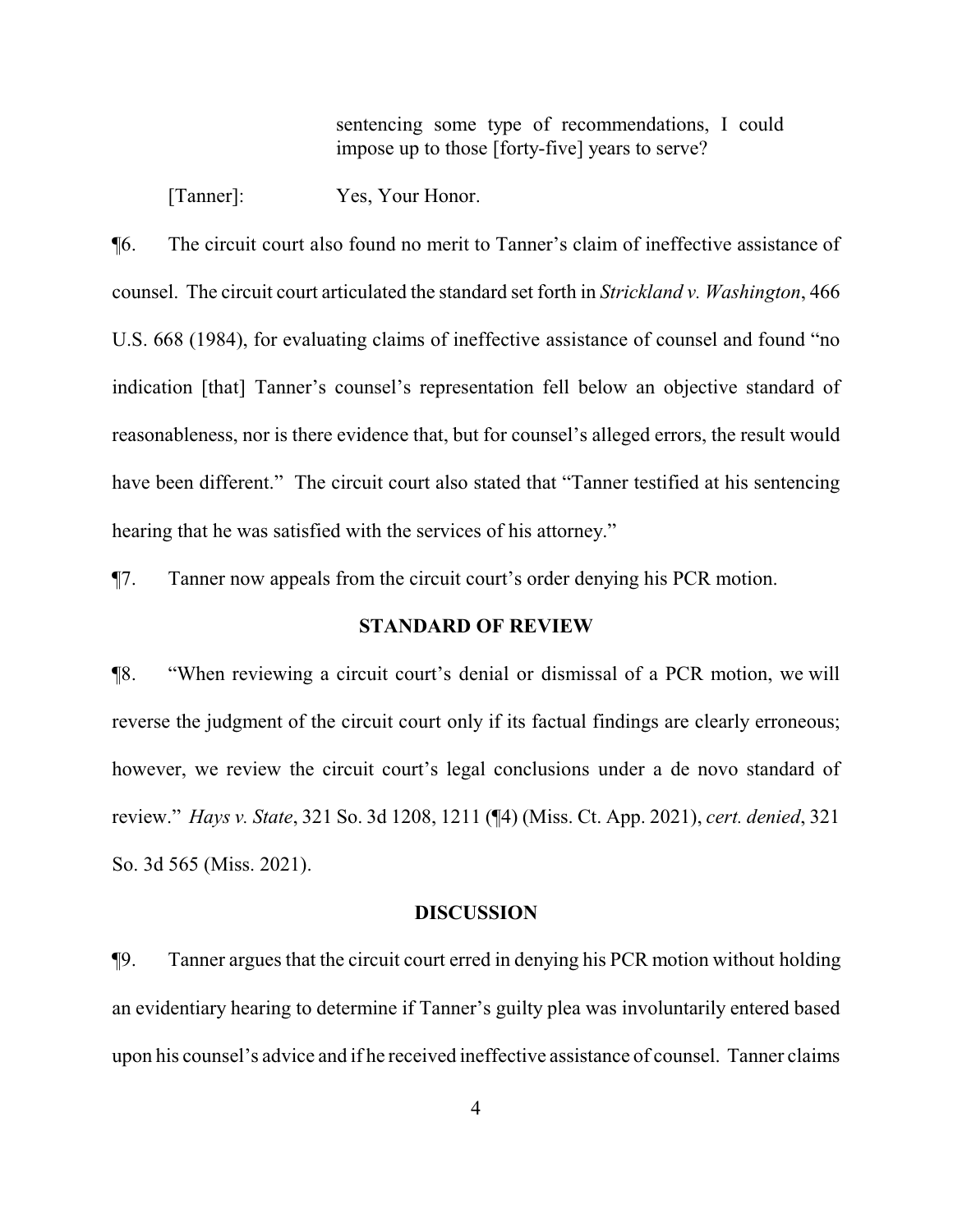that prior to pleading guilty, the State offered him several different plea bargains, which Tanner's counsel advised him to reject. Tanner states that his counsel assured Tanner that he could get the State to offer a better deal if Tanner would plead guilty. Tanner eventually agreed to enter a guilty plea. Tanner claims that on the day of his plea hearing, his counsel exited the courtroom prior to the hearing and informed Tanner and his family that he had spoken to the circuit judge, and the circuit judge agreed to sentence Tanner to fifteen years, with ten years suspended, two years to serve, and three years of post-release supervision. Tanner asserts that if he had known that he would not receive the two-year sentence, he would not have pleaded guilty. As a result, Tanner submits that his guilty plea was involuntarily entered and that his counsel was ineffective during sentencing.

¶10. A circuit court may summarily dismiss a PCR motion without holding an evidentiary hearing "if it plainly appears from the face of the motion, any annexed exhibits and the prior proceedings in the case that the movant is not entitled to any relief." *Sylvester v. State*, 113 So. 3d 618, 621 (¶9) (Miss. Ct. App. 2013) (citation omitted); *see also* Miss. Code Ann. § 99-39-11(2) (Rev. 2020). "When the only support the defendant offers is his own affidavit, and it is contradicted byunimpeachable documents in the record, the [Mississippi] [S]upreme [C]ourt has held that an evidentiary hearing is not required." *Sylvester*, 113 So. 3d at 621 (¶9). "However, when the movant attaches an affidavit of another who supports the allegation, the trial court may be required to conduct an evidentiary hearing." *Id*. at (¶10). ¶11. In support of his PCR motion, Tanner attached an affidavit from his mother. In the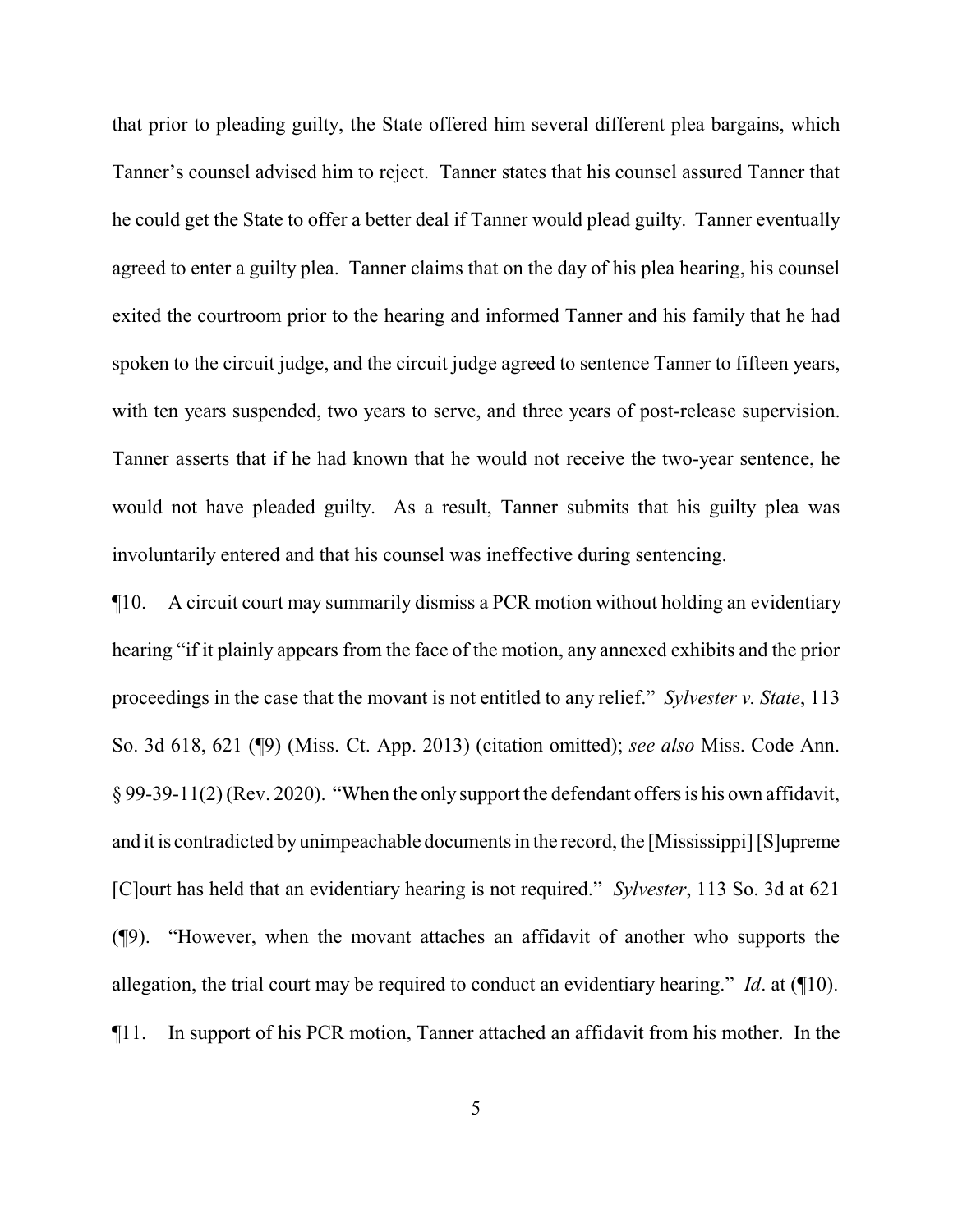affidavit, Tanner's mother recounted three conversations that she overheard between Tanner and his counsel regarding Tanner's possible sentence. Tanner's mother stated that two of the conversations between Tanner and his counsel were on the phone. Tanner's mother explained that Tanner placed the call on speaker phone, which allowed her to hear the conversation. According to Tanner's mother, counsel first informed Tanner that the State had offered him a twenty-year sentence, with ten years suspended and five years to serve, followed by five years of probation. Tanner's counsel stated that he believed he could get Tanner a better deal if Tanner agreed to plead guilty and avoid a trial. Several weeks later, in a second conversation, Tanner's counsel told him that the State had offered another deal: fifteen years, with ten years suspended, four years to serve, and two years of post-release supervision.

¶12. Tanner's mother stated that the third conversation happened on the day of Tanner's plea hearing. According to Tanner's mother, she was standing in the hall prior to the hearing, and Tanner's counsel exited the courtroomand approached Tanner. Counsel told Tanner that he had talked with the circuit judge, and in exchange for Tanner's submitting to an open plea of guilty, the circuit judge agreed to sentence Tanner to a fifteen-year sentence, with ten years suspended and two years to serve, followed by three years of post-release supervision. After the circuit court actually sentenced Tanner to serve a twenty-year sentence, Tanner's mother stated that she overheard counsel tell Tanner that he would get Tanner's sentence corrected after Tanner served the first two years. Counsel assured Tanner that he would only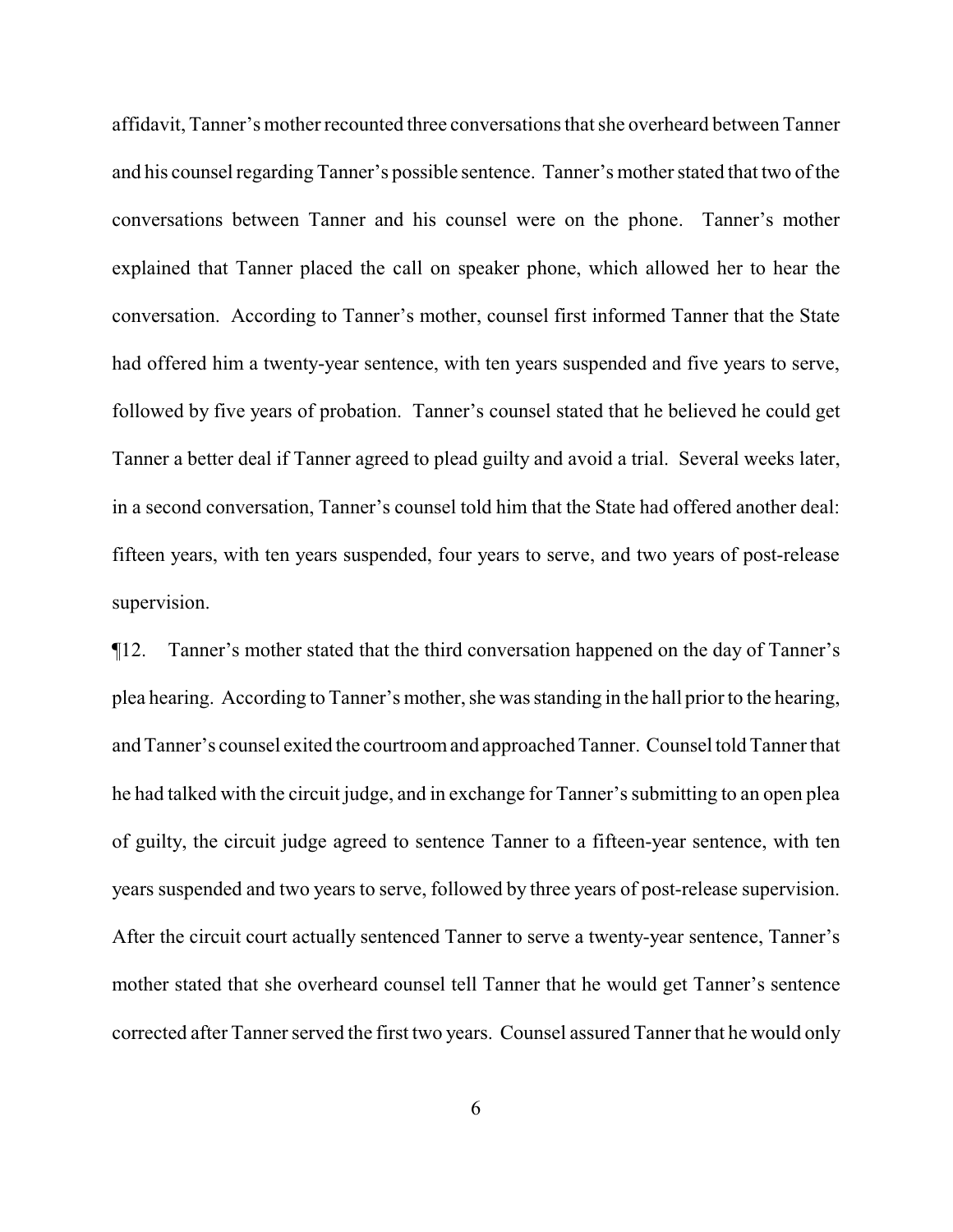have to serve the two-year sentence agreed upon by the circuit judge.

¶13. In reviewing Tanner's claims, "we first examine ifthe alleged erroneous advice would have rendered [his] plea involuntary." *Jackson v. State*, 178 So. 3d 807, 809-10 (¶10) (Miss. Ct. App. 2014). Next, we "review whether [Tanner] met his burden to present sufficient evidence in support of his claim of error to warrant an evidentiary hearing." *Id*. at 810 (¶10). "A guilty plea is binding if entered voluntarily, knowingly, and intelligently." *Woods v. State*, 71 So. 3d 1241, 1244 (¶8) (Miss. Ct. App. 2011). This standard is met if "the defendant is advised concerning the nature of the charge against him and the consequences of the plea." *Mason v. State*, 42 So. 3d 629, 632 (¶7) (Miss. Ct. App. 2010) (quoting *Alexander v. State*, 605 So. 2d 1170, 1172 (Miss. 1992)). However, "[a]n allegation that the defendant pled guilty in response to counsel's mistaken advice may vitiate the plea, because it indicates the defendant may not have been fully aware of the consequences of the plea." *Jackson*, 178 So. 3d at 810 (¶11). The petitioner bears the burden of proving by a preponderance of the evidence that his plea was involuntarily entered. *Woods*, 71 So. 3d at  $1244$  (\epsilon 8).

¶14. In *Readus v. State*, 837 So. 2d 209, 213-14 (¶14) (Miss. Ct. App. 2003), the defendant (Readus) filed a PCR motion alleging that he pleaded guilty because his counsel advised him that he would receive a lesser sentence than the one he actually received. In support of his claim, Readus submitted an affidavit from his mother confirming that Readus's attorney "instilled an expectation of a lighter sentence." *Id*. at 214 (¶14). The circuit court found that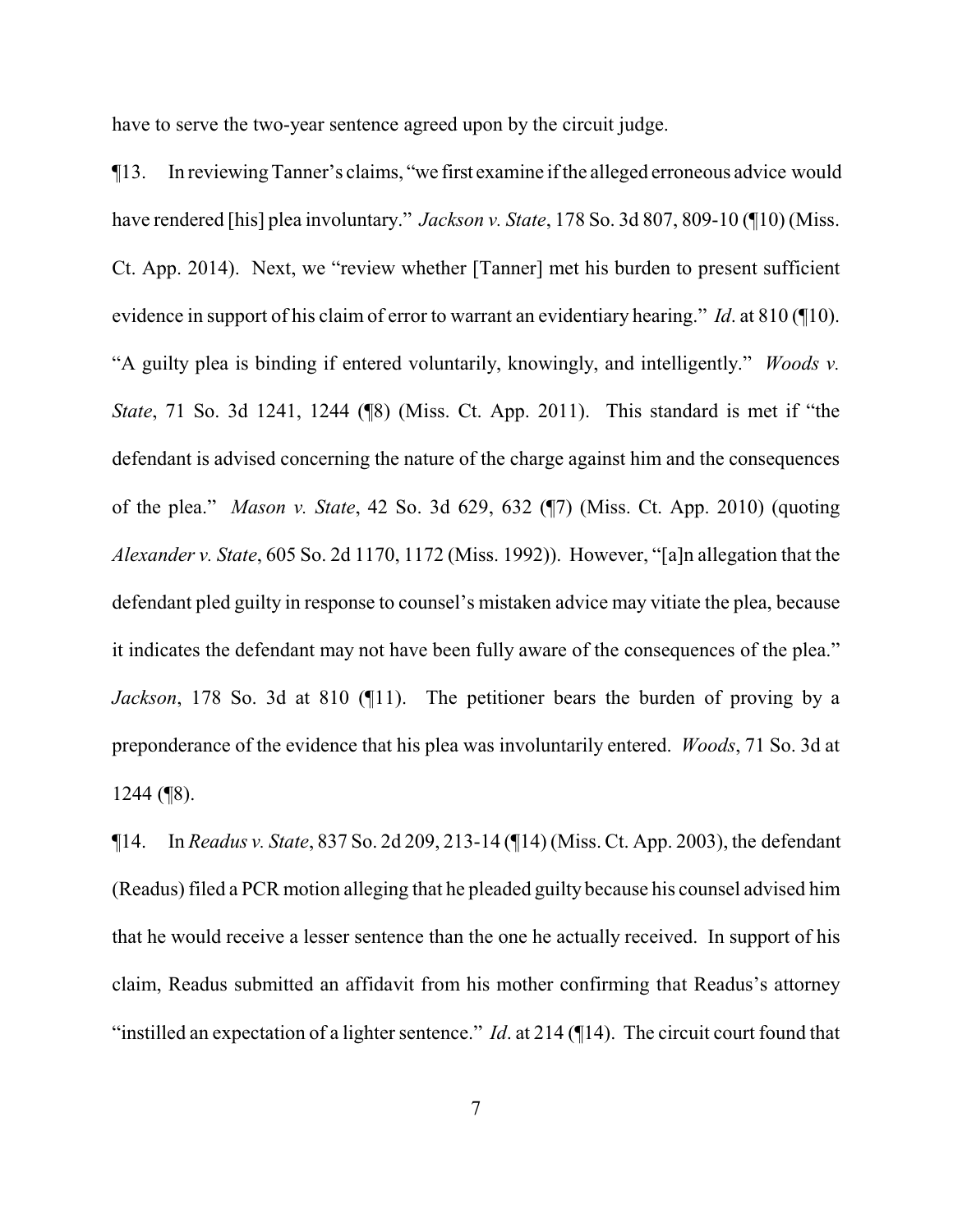Readus's affidavit was negated by the transcript from the plea hearing and dismissed Readus's PCR motion without a hearing. *Id*. at 211 (¶6). On appeal, this Court acknowledged that "the [plea-hearing] transcript reveals a facially correct guilty plea" and that the circuit court "thoroughly questioned Readus to ascertain voluntariness, and thoroughly advised Readus about the consequences of the plea, including the maximum sentence Readus could receive on each charge." *Id*. at 213 (¶10). This Court also acknowledged that Readus's responses during the plea colloquy indicated that his plea was voluntary. *Id*. However, because Readus submitted an affidavit from his mother that supported Readus's claim that his counsel "instilled an expectation of a far more lenient sentence than Readus actually received," this Court found that Readus's PCR motion was "sufficient to withstand summary dismissal" and accordingly reversed and remanded for an evidentiary hearing. *Id*. at 214 (¶14). This Court further observed that "Readus has promptly filed the PCR motion, which is consistent with an expectation of a more lenient sentence." *Id.* at 214 (¶15).

¶15. In another similar case, *Sylvester*, 113 So. 3d at 621 (¶9), the defendant filed a PCR motion claiming that prior to entering a guilty plea, his counsel misinformed him of the consequences of his sentence. In support of his PCR claims, Sylvester provided his own affidavit, as well as an affidavit from his sister, specifically alleging that Sylvester was misinformed as to his eligibility for trusty earned time. *Id*. at 623-24 (¶20). The plea-hearing transcript showed that Sylvester was informed of the maximum and minimum sentences. *Id*.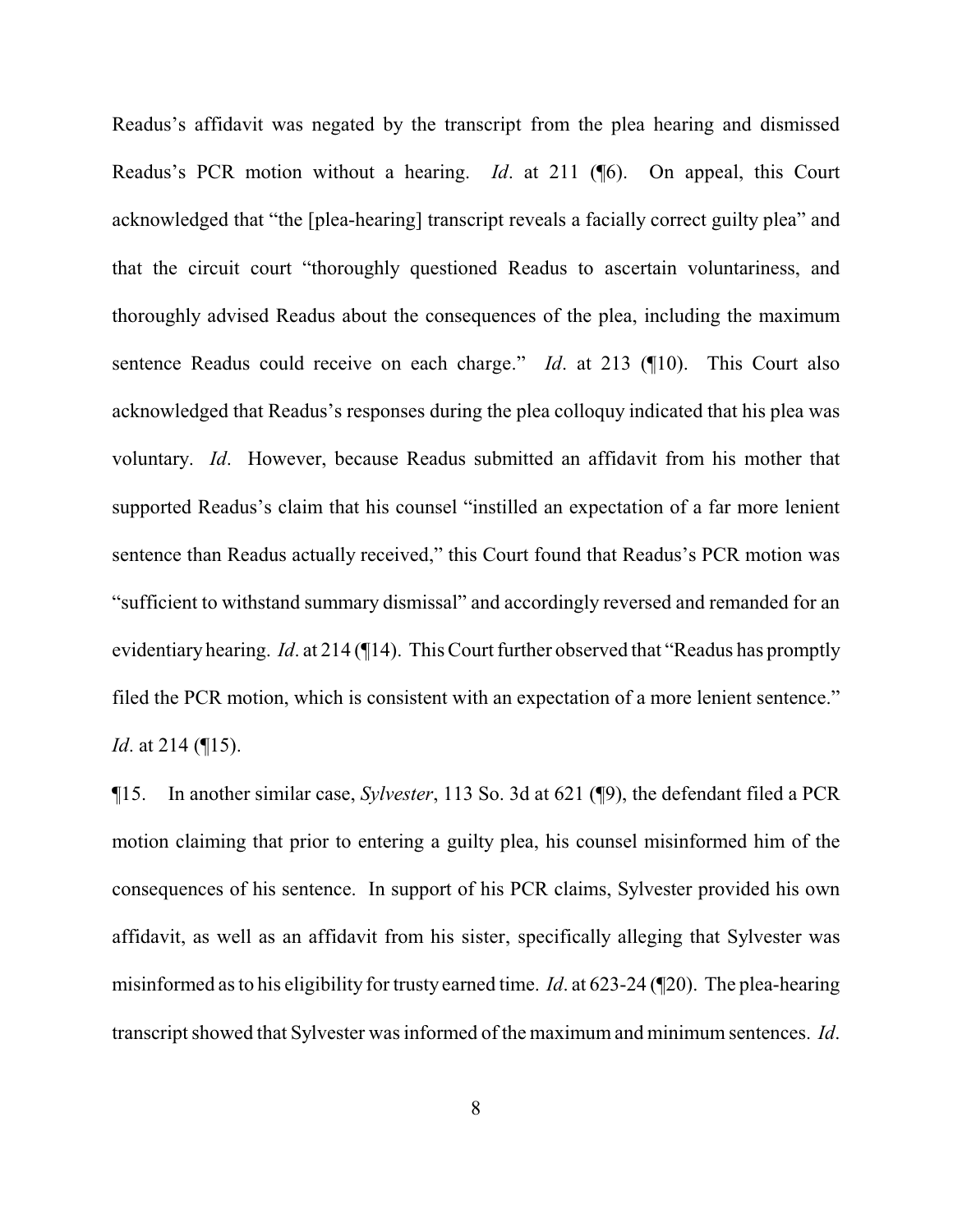at 623 (¶20). However, this Court found that because the issue of parole was not addressed during Sylvester's plea colloquy, the alleged misinformation went uncorrected. *Id*. at 624 (¶20). This Court therefore reversed and remanded Sylvester's case for an evidentiary hearing, explaining that Sylvester provided sufficient evidence to show that he was entitled to an evidentiary hearing on whether his plea was knowingly, intelligently, and voluntarily entered. *Id*.; *see also Jackson*, 178 So. 3d at 812 (¶22) (holding that where the defendant provided his own affidavit in support of his PCR motion, as well as an affidavit from his wife, stating that his counsel gave him erroneous advice about his eligibility for parole, the defendant "met the evidentiary burden required in order to obtain an evidentiary hearing"). ¶16. As in *Readus* and *Sylvester*, Tanner's guilty-plea petition and the plea-hearing transcript reflect that he understood the minimum and maximum sentences for his charges. Tanner's plea petition also provides that the State intended to make the following sentencing recommendation upon Tanner's guilty plea: twenty years in the custody of the MDOC, with ten years suspended and ten to serve for his DUI conviction, and twenty years in the custody of the MDOC for his leaving-the-scene-of-an-accident conviction. However, Tanner and his mother both provided affidavits asserting that Tanner's counsel misinformed him as to the actual sentence he would receive if he pleaded guilty. Both affidavits state that Tanner's counsel represented to Tanner that the circuit judge had agreed to enter a lesser sentence than the one Tanner received. Our review of the plea-hearing transcript shows that the plea colloquy did not address or correct the issue of whether Tanner was advised that the circuit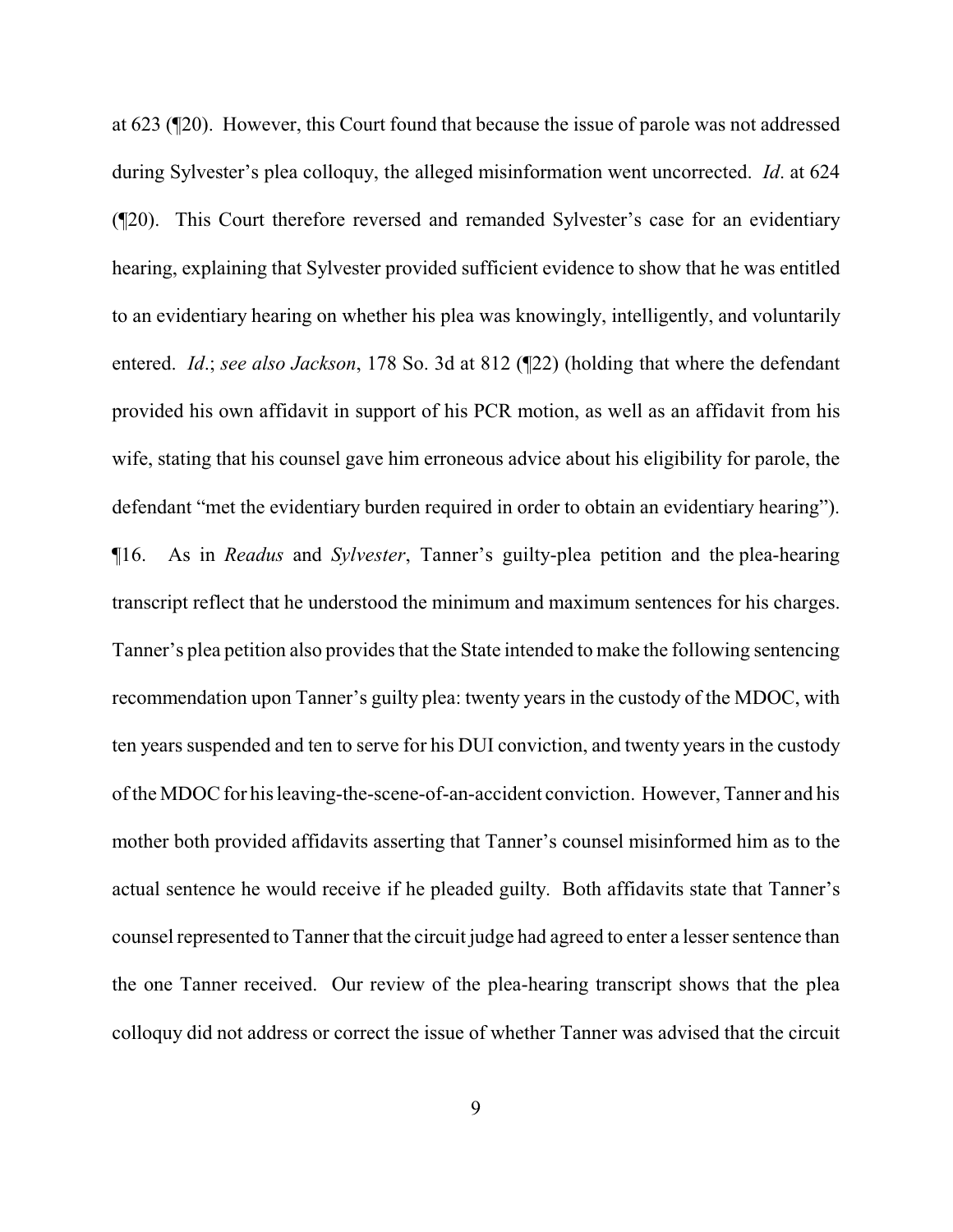judge agreed to a specific, lesser sentence if Tanner pleaded guilty. "[E]rroneous information concerning parole and sentencing at least entitles the petitioner to an evidentiary hearing on whether he relied on the erroneous information." *Fairley v. State*, 834 So. 2d 704, 707 (¶8) (Miss. 2003).

¶17. After our review, we find that Tanner presented sufficient evidence to show that he is entitled to an evidentiary hearing on whether his plea was knowingly, intelligently, and voluntarily entered.<sup>2</sup>

¶18. Tanner also argues that his counsel's allegedly erroneous advice resulted in the deprivation of Tanner's Sixth Amendment right to effective assistance of counsel. To prove ineffective assistance of counsel, Tanner must demonstrate: (1) his counsel's performance was deficient, and (2) this deficiency prejudiced the defense. *Strickland*, 466 U.S. at 687. There is "a strong presumption that counsel's conduct falls within the wide range of reasonable professional assistance[.]" *Id*. at 689. To overcome this presumption, Tanner

<sup>&</sup>lt;sup>2</sup> We recognize that an evidentiary hearing on a PCR motion is the proper venue for a circuit judge to "assess the credibility of [Tanner's] affidavit" through testimony. *Esco v. State*, 102 So. 3d 1209, 1214 (¶¶13-14) (Miss. Ct. App. 2012). "At the evidentiary hearing on a PCR motion, the [circuit] judge sits as the trier of fact and resolves any credibility issues." *Id*. at (¶13). During an evidentiary hearing, the circuit court "may receive proof by affidavits, depositions, oral testimony or other evidence." Miss. Code Ann. § 99-39-23(4) (Rev. 2020). As an appellate court, we must "refrain from reweighing or making witnesses-credibility assessments, since credibility determinations are within the sole province of trial judges—not appellate judges." *Culpepper v. State*, 148 So. 3d 386, 390 (¶16) (Miss. Ct. App. 2014). Rather, the relevant inquiry before this Court is whether Tanner presented sufficient evidence to show that he is entitled to an evidentiary hearing on his PCR claim.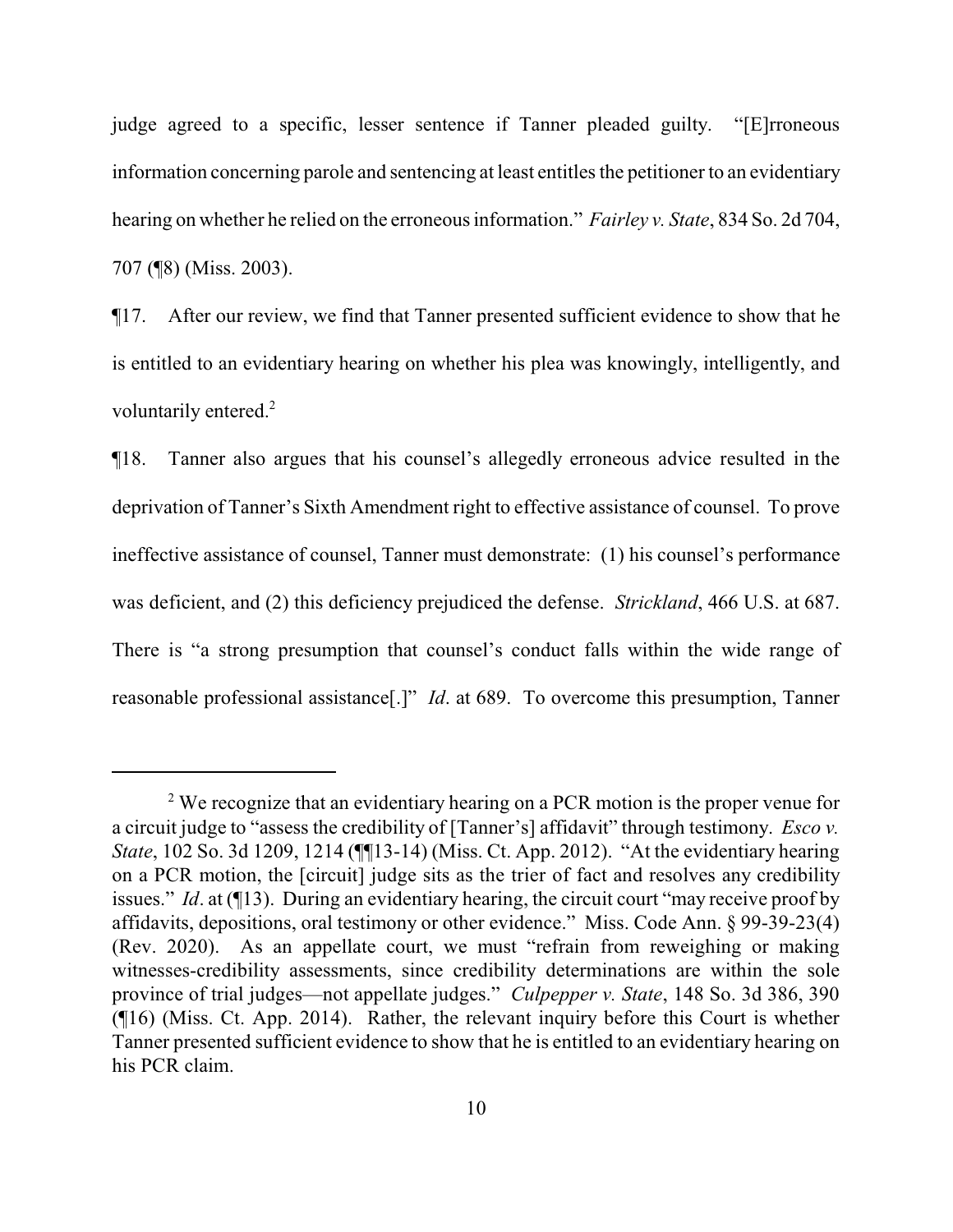"must show that there is a reasonable probability that, but for counsel's errors, he would not have pleaded guilty, would have insisted on going to trial, and the outcome would have been different." *Walker v. State*, 271 So. 3d 789, 794 (¶14) (Miss. Ct. App. 2019).

¶19. As discussed, Tanner argues that his counsel erroneously assured him that he would receive a lesser sentence if he entered a guilty plea. Tanner maintains that if he had known the actual sentence he would receive, he would not have entered a guilty plea. Tanner confirmed during the plea hearing that he understood his possible sentences, and he affirmed his satisfaction with his attorney. However, Tanner provided his own affidavit, as well as an affidavit from his mother, stating that Tanner's counsel informed him that if he pleaded guilty, he would receive a lesser sentence than the one he actually received. In *Sylvester* and *Readus*, this Court found that the affidavits submitted by the defendants were sufficient to establish that they were entitled to an evidentiary hearing on their claims of ineffective assistance of counsel. *Sylvester*, 113 So. 3d at 624 (¶23); *Readus*, 837 So. 2d at 214 (¶18). We therefore find that Tanner submitted sufficient evidence in support of his PCR motion to warrant an evidentiary hearing in order to explore the merits of his claim of ineffective assistance of counsel.

¶20. After our review, we find that Tanner has presented sufficient evidence in support of his PCR motion entitling him to an evidentiary hearing on whether his plea was voluntary and whether he received ineffective assistance of counsel. We therefore reverse the circuit court's order and remand for an evidentiary hearing on Tanner's PCR claims.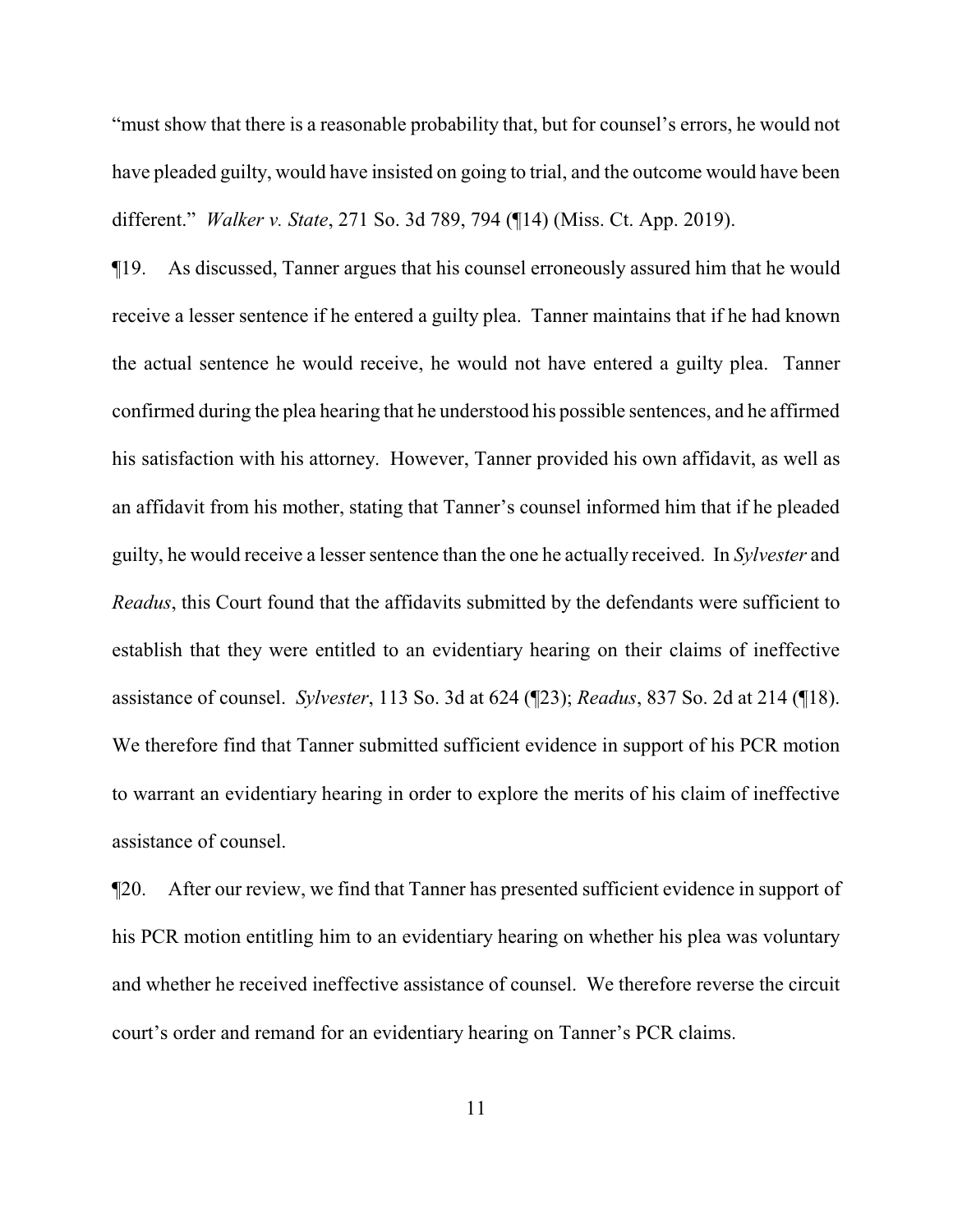#### ¶21. **REVERSED AND REMANDED.**

# **BARNES,C.J., WESTBROOKS, McDONALD, McCARTY AND EMFINGER, JJ., CONCUR. LAWRENCE, J., DISSENTS WITH SEPARATE WRITTEN OPINION, JOINED BY GREENLEE, J.; WILSON, P.J., JOINS IN PART. SMITH, J., NOT PARTICIPATING.**

#### **LAWRENCE, J., DISSENTING:**

¶22. I would affirm the circuit court's denial of Tanner's PCR motion because the plea transcript and the plea petition belie, wholly refute, and substantially contradict the allegations set forth in Tanner's PCR motion. I do not believe the record in this case proves the trial court's findings were "clearly erroneous." Further, the precedents of the appellate courts in this State allow a summary denial of a request for an evidentiary hearing when the plea petition and plea-hearing transcript "substantially contradict" the facts alleged in a PCR motion and accompanying affidavits. *See Kirksey v. State*, 728 So. 2d 565, 568 (¶12) (Miss. 1999); *Harveston v. State*, 597 So. 2d 641, 642 (Miss. 1992); *Magyar v. State*, 18 So. 3d 851, 859 (¶28) (Miss. Ct. App. 2008); *Hoyt v. State,* 952 So. 2d 1016, 1018 (¶4) (Miss. Ct. App. 2007). Accordingly, I respectfully dissent.

¶23. On March 1, 2018, Tanner pled guilty under oath to the felonies of driving under the influence (DUI) causing disfigurement or death and leaving the scene of an accident. Tanner also signed a plea petition under oath on the same day. Tanner was ultimately sentenced to twenty-five years in custody with ten years suspended, leaving fifteen years to serve for the first conviction and twenty years to serve concurrently for the second conviction. Upon release, Tanner would be placed on five years of post-release supervision. Tanner filed a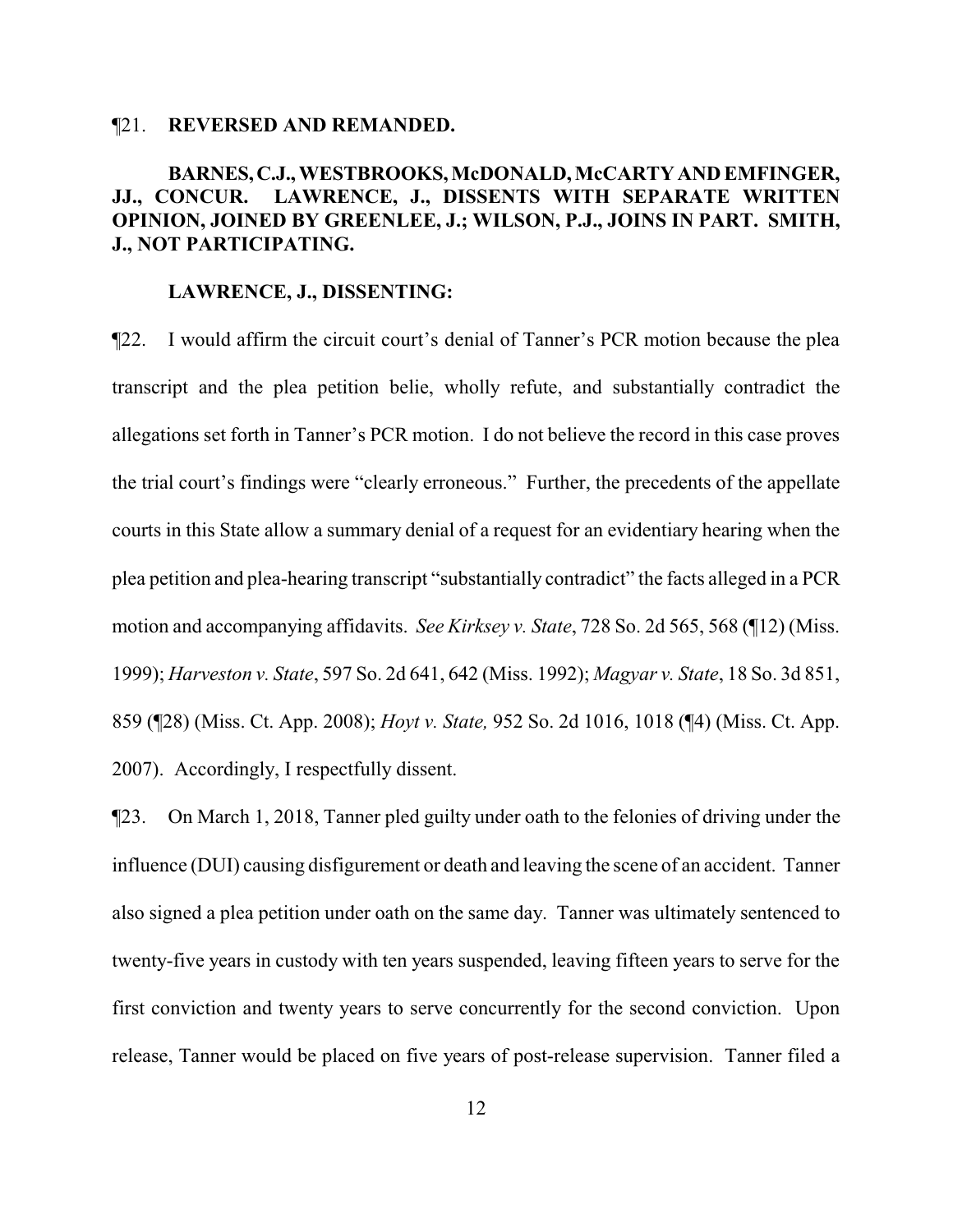PCR motion and attached an affidavit written by his mother. The circuit court denied Tanner's PCR motion without an evidentiary hearing. Tanner appealed the trial court's denial, arguing that the court erred in denying his PCR motion without an evidentiary hearing.

¶24. Tanner's motion and the affidavit of his mother, Carol Nixon-Griffin, detailing Tanner's plea bargaining process were virtually identical. For example, Tanner's PCR motion and Nixon-Griffin's affidavit both alleged Tanner's attorney told him that "the State offered him a plea bargain of [twenty] years, [ten] . . . suspended, [five] . . . to serve and [five] year[s] probation. . . ." They also alleged that Tanner's attorney "believed he could get Tanner a better deal if he would forgo" his trial and plead guilty. Tanner and Nixon-Griffin also alleged that a "few weeks" later, Tanner's attorney said, "[I]f [Tanner] would change his plea to guilty and not go to trial, the State would recommend a [fifteen] year term with [ten] . . . suspended, four . . . to serve, two . . . years post release supervision." Tanner and Nixon-Griffin both alleged that on the day of Tanner's plea hearing, Tanner's attorney approached him and said, "**he had talked to the judge**" and that if Tanner would enter an "open . . . plea," the judge would sentence him to a total of "[fifteen] years, [ten] . . . suspended, **[two] to serve**, [and three] years post release supervision." (Emphasis added). Finally, Tanner and Nixon-Griffin stated that when Tanner was being escorted from the courtroom, his attorney said "he would get [Tanner's] sentence corrected after he served the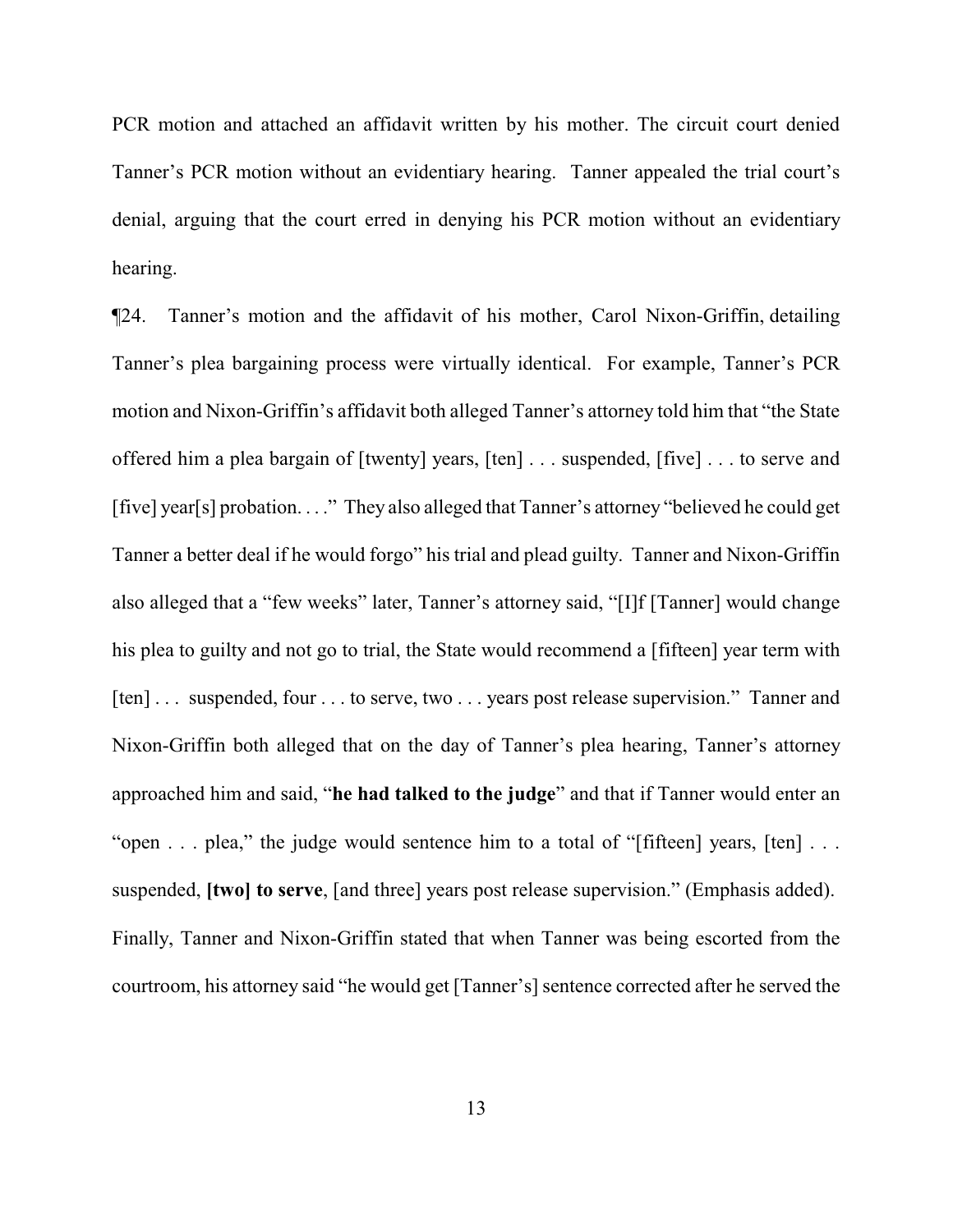two years."<sup>3</sup> Further, they both indicated Tanner would have to serve the two years "as agreed on by him and the judge."<sup>4</sup>

¶25. Although Tanner and Nixon-Griffin allege that Tanner was promised a lesser sentence than what he ultimately received, Tanner's signed plea petition and the plea colloquy, both of which were taken under oath, show that Tanner knew and understood that the trial court could sentence him to a greater sentence. Provision six of Tanner's plea petition contained the following typed language:

I also understand that if I plead 'GUILTY,' the Court may impose the same punishment as if I had pled 'NOT GUILTY,' stood trial and been convicted.

Provision eleven of Tanner's plea petition included the following declaration, stating Tanner

was not promised a lesser sentence in exchange for his guilty plea:

[N]o officer or agent of any branch of government (Federal, State, or Local) has made any promise or suggestion of any kind to me, or within my knowledge to anyone else, that I will receive a lighter sentence, or probation, or any form of leniency if I plead 'GUILTY'. . . .

Additionally, Tanner handwrote on his plea petition the "maximum sentences" he could

receive for each charge—five to twenty-five years of imprisonment and/or a fine of \$0 to

\$10,000 and five to twenty years of imprisonment and/or a fine of \$1,000 to \$10,000.

¶26. Further, in provision twelve of Tanner's plea petition, the typed language

<sup>&</sup>lt;sup>3</sup> Nixon-Griffin uses "Markey's" instead of "Tanner's" in her affidavit.

<sup>&</sup>lt;sup>4</sup> It is unclear whom Tanner and Nixon-Griffin meant when they used the pronoun "him." It appears Tanner is alleging that his attorney met with the judge and made a "secret deal" that Tanner would serve two years. The term "secret" is used because nowhere on the plea petition or during plea hearing is this "deal" mentioned.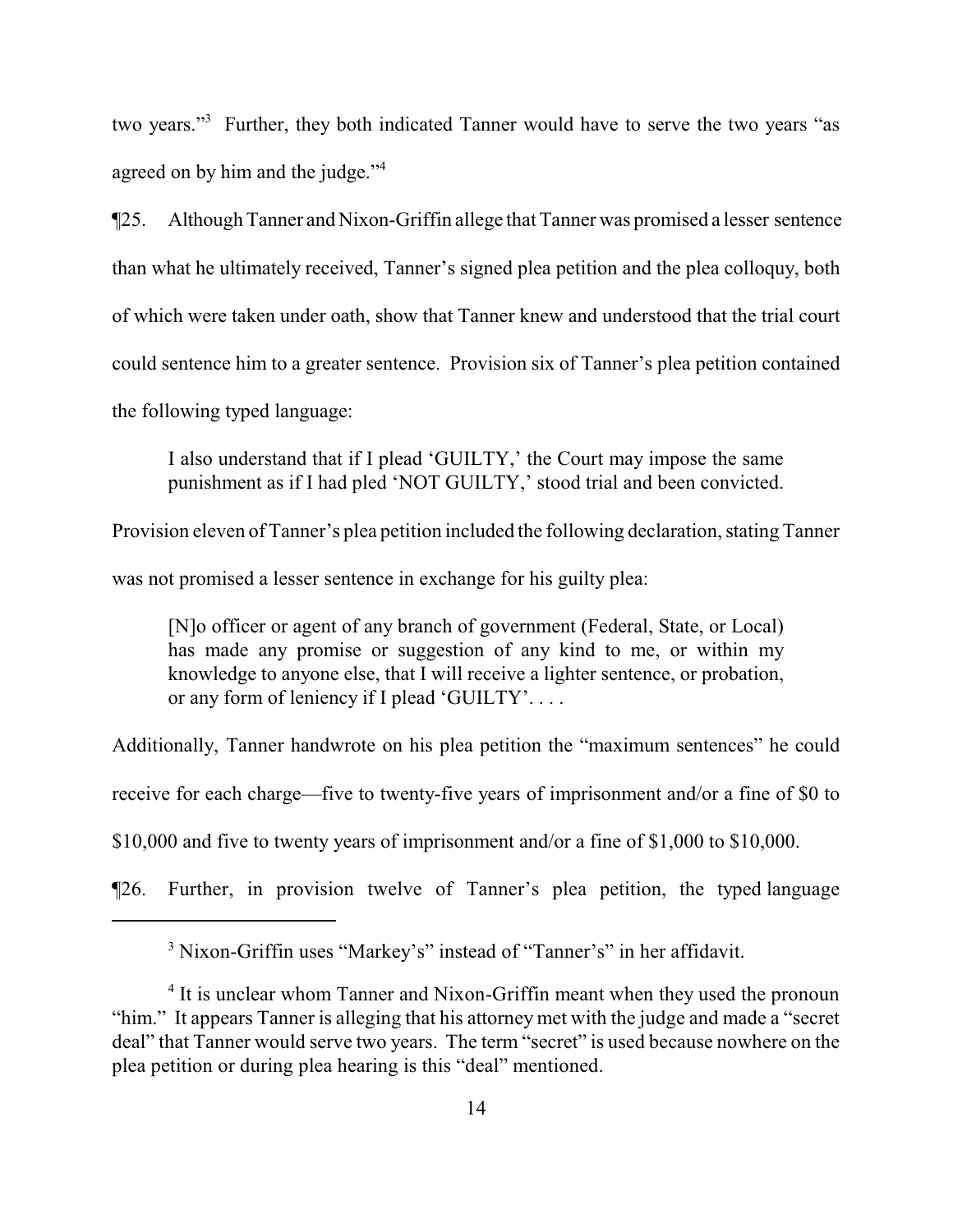acknowledged that what Tanner's attorney told him about his sentence was only a "prediction" and was not binding on the court. This important language that Tanner adopted under oath reads as follows:

I recognize that if I have been told by my lawyer that I might receive probation or a light sentence, this is merely his/her prediction and is not binding on the Court.

This language directlycontradicts anymisunderstanding that Tanner now alleges. In *Magyar v. State,* this Court held, "[E]ven if a defendant receives erroneous advice from defense counsel, any misunderstanding created by this advice may be corrected by the court during the voluntariness inquiry." 18 So. 3d 851, 857 (¶22) (Miss. Ct. App. 2008) (quoting *Thomas v. State*, 881 So. 2d 912, 917 (¶13) (Miss. Ct. App. 2004)). Tanner claims he was told that he would receive a more lenient sentence. However, Tanner's plea petition states that he understood his lawyer's telling him that he may receive a lesser sentence was nothing more than a "prediction" and was "not binding on the Court." This sentence in the plea petition corrected any potential misunderstanding Tanner can now claim and "substantially contradicts" the allegations in Tanner's PCR motion.

¶27. Further, at Tanner's plea hearing on March 1, 2018, the circuit court judge conducted the plea colloquy, and Tanner responded under oath to the judge's questions. Tanner testified that no one guaranteed him a specific sentence in exchange for his plea:

By the Court: Has anyone guaranteed or promised that you would receive a specific or particular sentence or offered you anything of value in exchange for your guilty plea?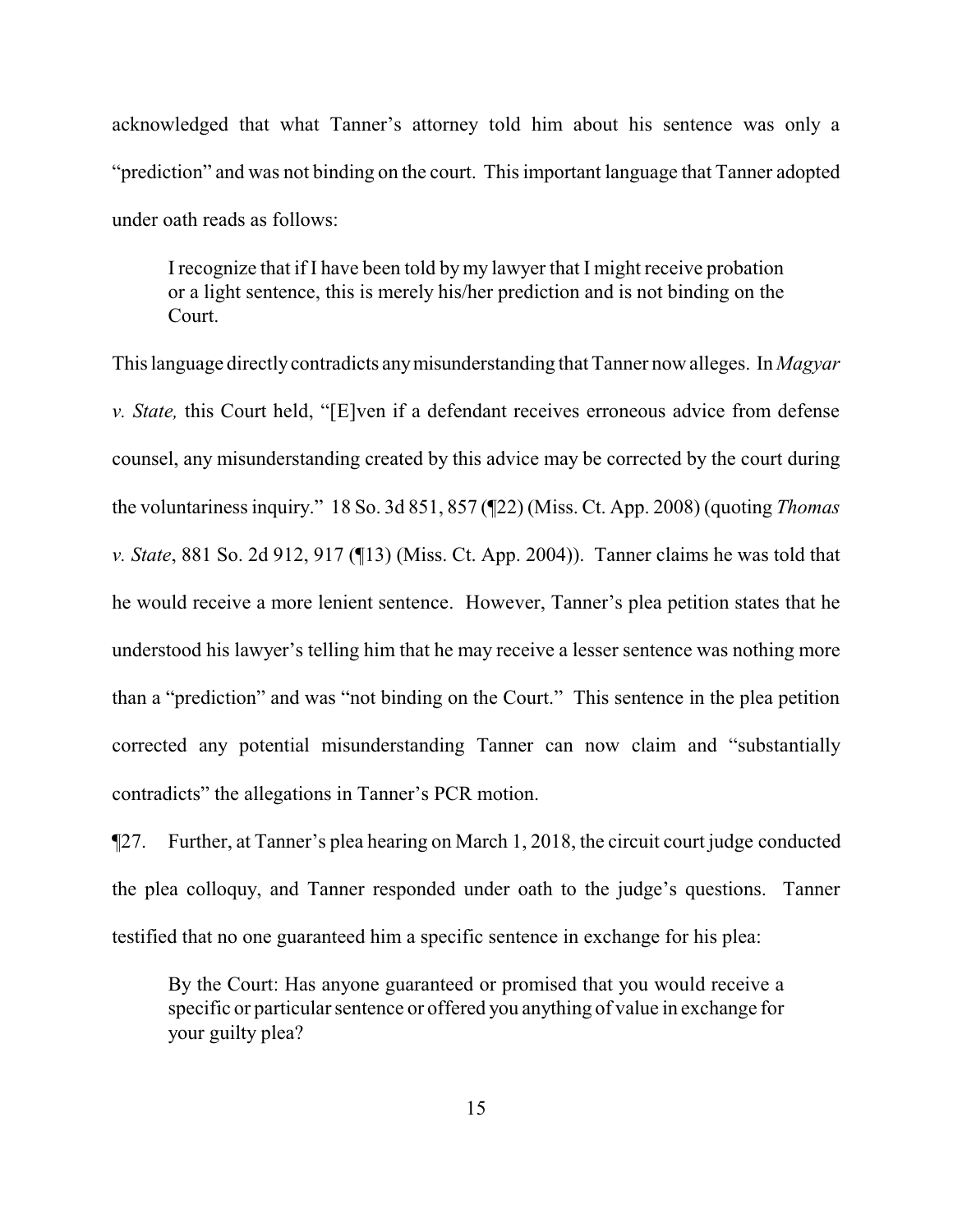Tanner: No, Your Honor.

Tanner also testified that he understood he could receive the maximum sentence that the

convictions carried:

By the Court: And even though there may or may not be at the time of sentencing some type of recommendation, I could impose up to those [fortyfive] years to serve?

Tanner: Yes, Your Honor.

Tanner's attorney also told the court that Tanner had been informed the judge could ultimately impose "any" sentence on Tanner:

[Tanner's Attorney]: [H]e has been instructed that obviously after coming in and entering a plea in front of Your Honor and the plea being accepted . . . Your Honor can still impose any sentence on those charges.

"There is 'a strong presumption of validity of anyone's statement under oath.'" *Loden v. State*, 43 So. 3d 365, 396 (¶59) (Miss. 2010) (quoting *Holt v. State*, 650 So. 2d 1267, 1270 (Miss. 1994)). Because Tanner signed the plea petition under oath and testified at his plea hearing that he was not promised a specific sentence in exchange for his plea and understood he could receive the maximum sentence, it is clear that Tanner understood he could receive a sentence harsher than the two years he alleged that he was promised.<sup>5</sup>

 $<sup>5</sup>$ The majority opinion remarks in a footnote that appellate courts are not to judge the</sup> "credibility" of witnesses. I agree. The credibility of witnesses should be determined by the trial court. That is exactly what the trial court did in this case, yet the majority reverses that determination. Further, the supreme court has instructed the appellate courts that when the allegations in the PCR motion are "substantially contradicted" and amount to a "sham," the circuit court judge's denial of a PCR motion without an evidentiary hearing should be affirmed. *See Kirksey v. State*, 728 So. 2d 565, 567 (¶9) (Miss. 1999) (quoting *Taylor v.*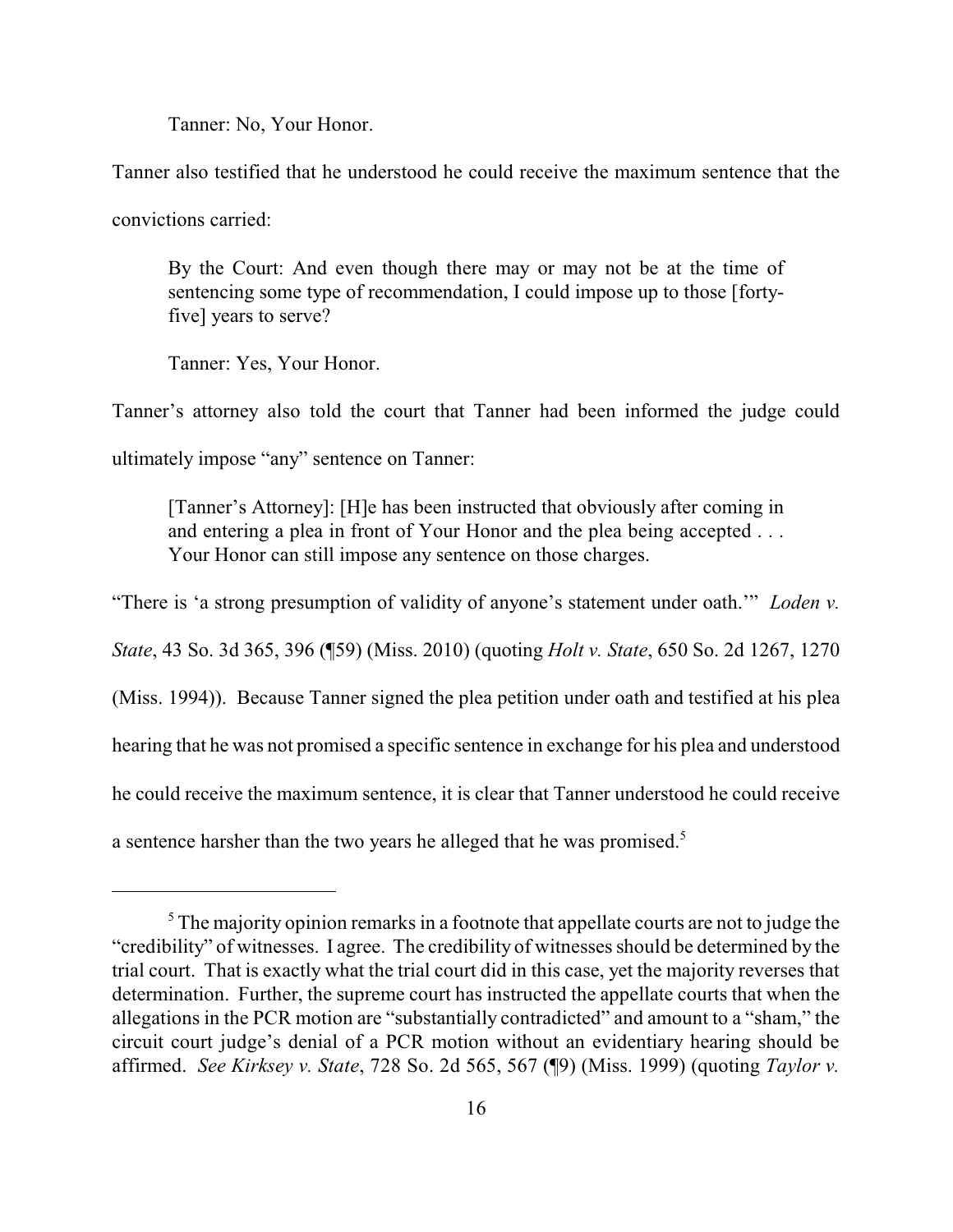¶28. I agree with the majority that *Sylvester v. State* provides guidance. In that case, the Court found that "when the movant attaches an affidavit of another who supports the allegation, the trial court **may** be required to conduct an evidentiary hearing." *Sylvester v. State*, 113 So. 3d 618, 621 (¶10) (Miss. Ct. App. 2013) (emphasis added). Additionally, *Sylvester*relies on Mississippi Code Annotated section 99-39-11(2)(Rev. 2020), which states that a circuit court can deny a PCR motion without an evidentiary hearing "if it plainly appears from the face of the motion, any annexed exhibits and the prior proceedings in the case that the movant is not entitled to any relief." *Sylvester*, at 621 (¶9). This language indicates that it is within the trial court's discretion to dismiss a PCR motion without an evidentiary hearing when the facts alleged in the PCR motion and accompanying affidavits are substantially contradicted by the record.

¶29. In *Hoyt*, this Court reviewed a circuit court's dismissal of Hoyt's PCR motion without an evidentiary hearing. *Hoyt*, 952 So. 2d at 1018 (¶4). Hoyt attached two affidavits to his PCR motion written by his mother and niece in an effort to prove that his plea was involuntary. *Id*. at 1022 (¶20). The circuit court dismissed his PCR motion without an

*State*, 682 So. 2d 359, 364 (Miss. 1996)); *Magyar v. State*, 18 So. 3d 851, 859 (¶29) (Miss. Ct. App. 2008); *Hoyt v. State,* 952 So. 2d 1016, 1018 (¶4) (Miss. Ct. App. 2007). To determine if the allegations of the PCR motion and affidavits are "substantially contradicted" and if a summary dismissal by the trial court should be affirmed, the appellate courts must look to the facts alleged. *See Magyar*, 18 So. 3d at 859 (¶28). We are not to second-guess the trial court's determination unless it is "clearly erroneous." How do we, as an appellate court, determine if a circuit court judge's ruling is "clearly erroneous" or if the plea petition and plea hearing "belie" or "substantially contradict" the PCR motion's allegations if we do not look to the allegations alleged by Tanner?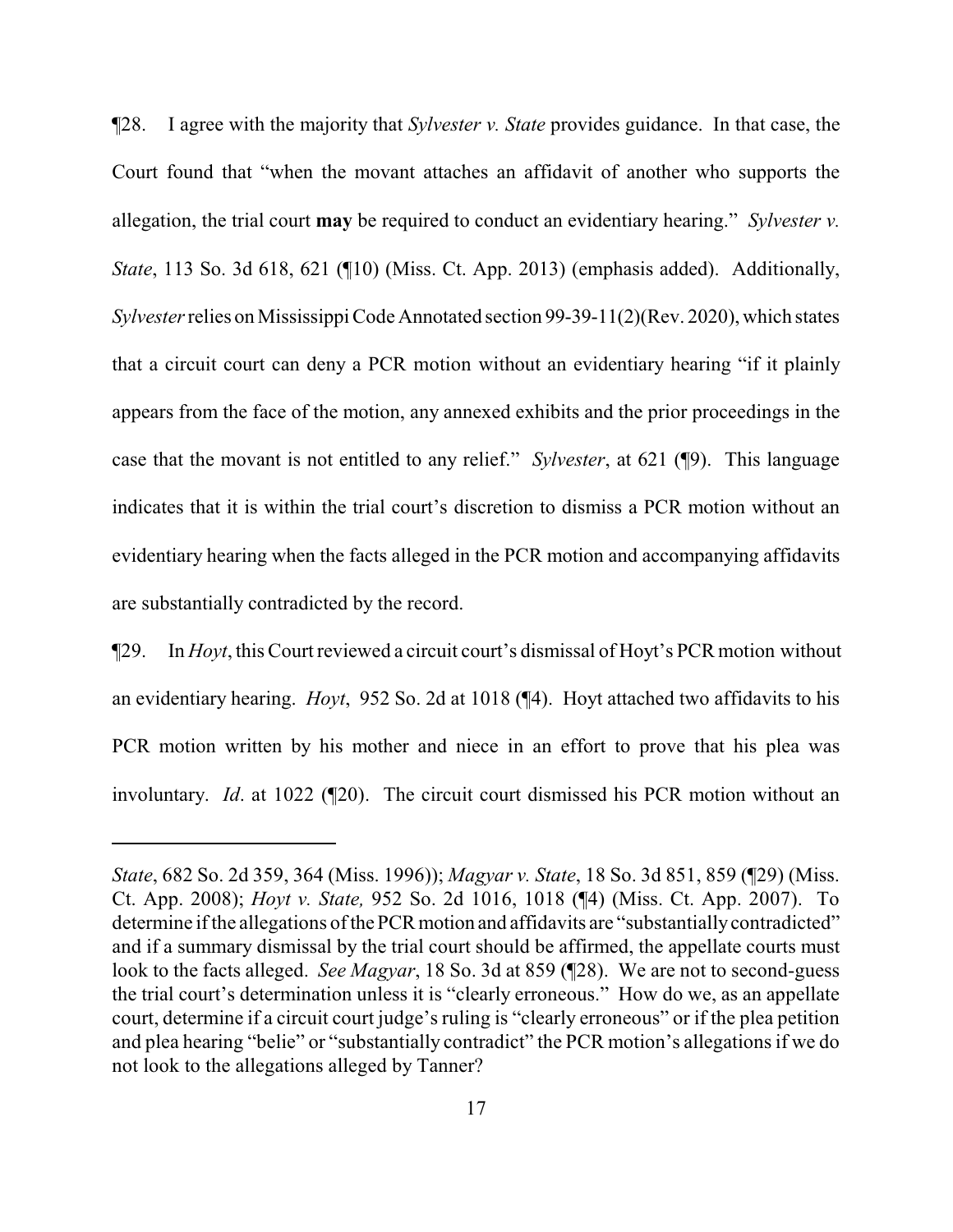evidentiary hearing. *Id.* at 1019 (¶4). This Court affirmed the trial court's decision, finding that "[a] motion for post-conviction relief is properly dismissed without an evidentiary hearing where the defendant's claims are **directly contradicted by the transcript of the guilty plea hearing**." *Id*. at 1023 (¶23) (emphasis added). Further, this Court noted, "Both this Court and our supreme court have held, 'where an affidavit is overwhelmingly belied by unimpeachable documentary evidence in the record such as, for example, a transcript or written statements of the affiant to the contrary to the extent that the court can conclude that **the affidavit is a sham** no hearing is required.'" *Id*. at 1022 (¶22) (emphasis added) (quoting *Sandifer v. State*, 799 So. 2d 914, 917 (¶8) (Miss. Ct. App. 2001)). Ultimately, this Court found that the two affidavits Hoyt provided did support that his plea was involuntary. *Id*. at 1023 (¶23). However, the affidavits were contrary to "Hoyt's sworn statements in the transcript of the plea hearing, the waiver of indictment, and the petition to plead guilty." *Id*. For those reasons, this Court held that the trial court was within its discretion to dismiss Hoyt's PCR motion without an evidentiary hearing. *Id*. at (¶23-24).

¶30. In *Magyar,* this Court affirmed a circuit court's decision to dismiss Magyar's PCR motion without an evidentiary hearing to determine if his counsel was ineffective. *Magyar*, 18 So. 3d at 859 ( $\P$ 28). Magyar attached four affidavits<sup>6</sup> to his PCR motion to show his counsel was ineffective. *Id*. at 856 (¶17). The circuit court denied Magyar's PCR motion

 $6$  This Court only considered two of the affidavits in its decision because one affidavit was not attested, and the other affidavit was considered hearsay. *Magyar*, 18 So. 3d at 857  $($ ¶[18-19).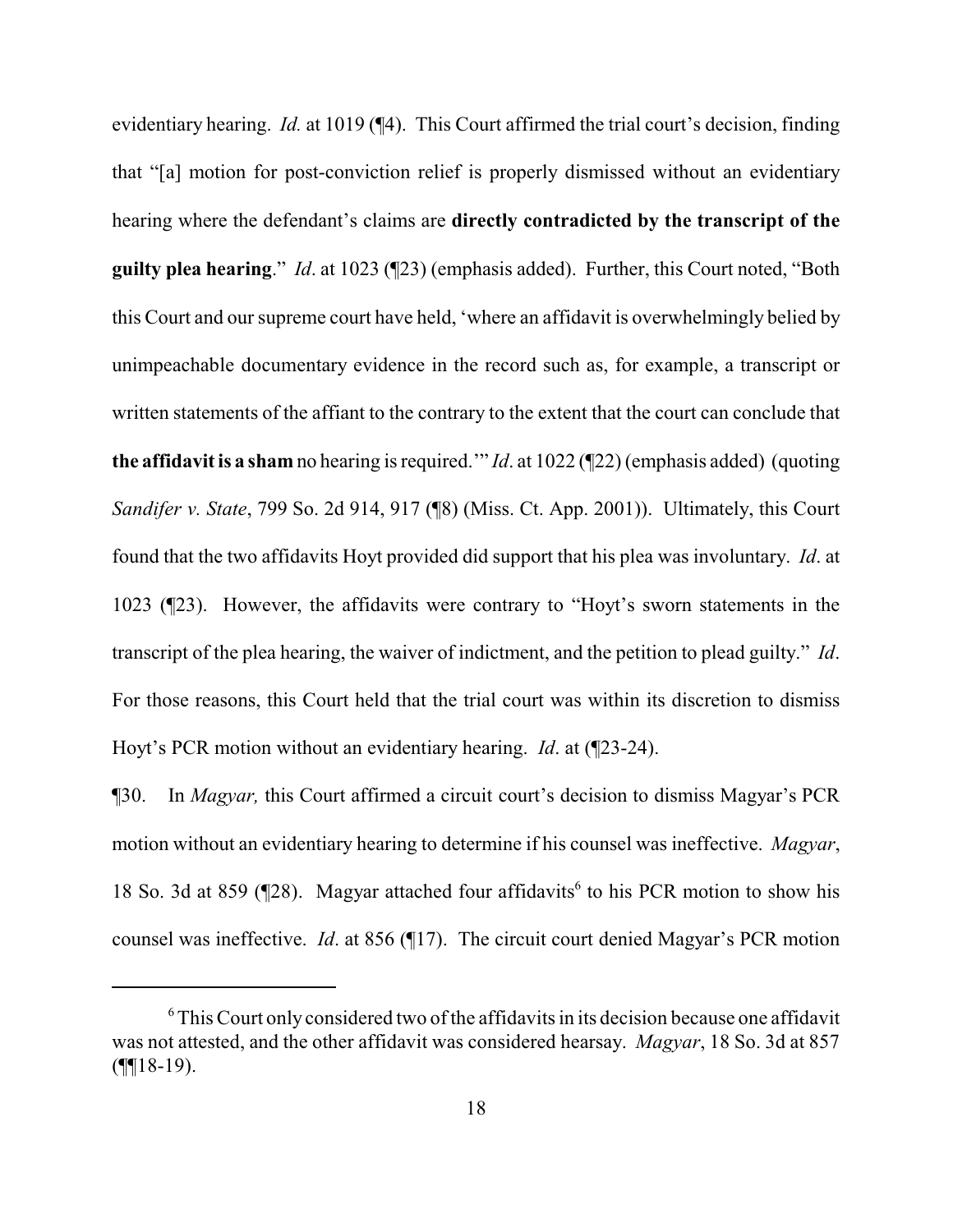without an evidentiary hearing. *Id.* On appeal, Magyar argued that his attorney had encouraged him to plead guilty because Magyar would only receive a suspended sentence. *Id.* at 857 (¶22). However, this Court found that "Magyar's testimony that he understood that the trial judge could sentence him to a maximum term of thirty years in prison" contradicted Magyar's allegation. *Id.* This Court also noted that "even if a defendant receives erroneous advice from defense counsel, any misunderstanding created by this advice may be corrected by the court during the voluntariness inquiry." *Id.* (quoting *Thomas*, 881 So. 2d at 917 (¶13)). In concluding that the trial court was correct in denying Magyar an evidentiary hearing on his PCR motion, this Court noted that "not every motion for [PCR] filed in the trial court must be afforded a full adversarial hearing. A trial judge may disregard the assertions made by a [PCR] movant where . . . they are **substantially contradicted** by the court record of proceedings that led up to the entry of a judgment of guilt." *Id*. at 859 (¶28) (emphasis added) (quoting *Hebert v. State*, 864 So. 2d 1041, 1045 (¶11) (Miss. Ct. App. 2004)).

¶31. The Mississippi Supreme Court also places value on a petitioner's sworn testimony in plea hearings. In *Kirksey v. State*, 728 So. 2d 565 (Miss. 1999), Kirksey filed a PCR motion and attached two affidavits to his motion. *Id*. at 568 (¶12). The trial court denied Kirksey's motion without an evidentiary hearing, and the supreme court affirmed on appeal. *Id.* at 566, 568 ( $\P$ , 12). The supreme court noted that "[w] here the petitioner's version is belied by previous sworn testimony . . . as to **render his affidavit a sham** we will allow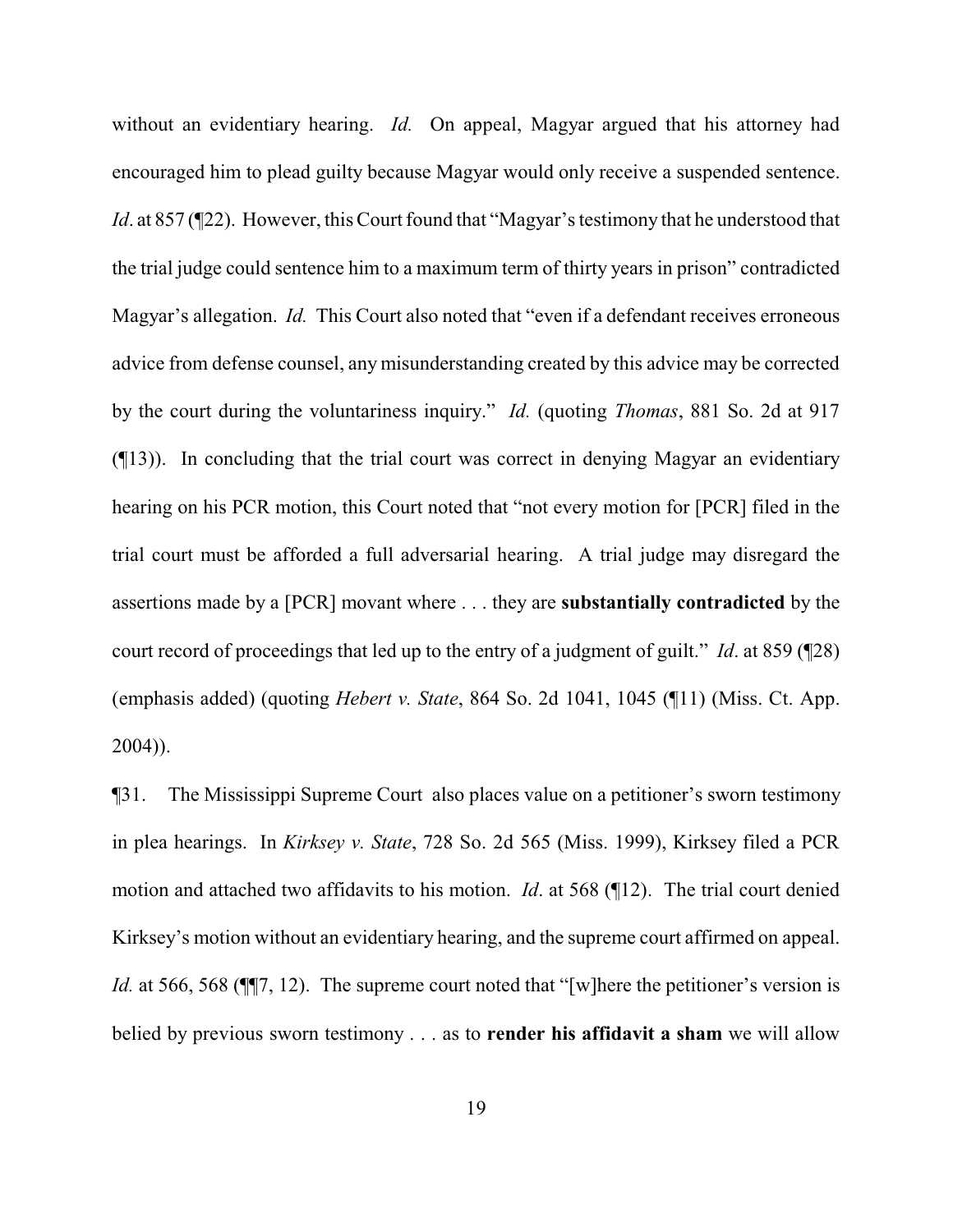summary judgment to stand." *Id.* at 567 (¶9) (emphasis added) (quoting *Taylor v. State*, 682 So. 2d 359, 264 (Miss. 1996)). The court found that it was "clear from Kirksey's testimony that the affidavits to the petition [were] merely a **sham**." *Id.* (emphasis added). The only evidence Kirkseypresented to show his counsel was ineffective was the two affidavits, which "directly contradict Kirksey's sworn testimony during the plea hearing." *Id.*

¶32. The Mississippi Supreme Court similarly found in *Harveston v. State*, 597 So. 2d 641 (Miss. 1992), that Harveston's PCR motion claiming ineffective assistance of counsel for failing to conduct a pretrial investigation, spend more time with him, and properly inform him that he would be sentenced as a habitual offender was without merit. *Id*. at 642. The supreme court noted that "a post-conviction collateral relief petition which meets basic pleading requirements is sufficient to mandate an evidentiary hearing unless it appears beyond doubt that the plaintiff can prove no set of facts in support of his claim which would entitle him to relief." *Id*. at 643 (quoting *Turner v. State*, 590 So. 2d 871, 874 (Miss. 1991)). The supreme court affirmed the trial court's decision to deny Harveston's PCR motion without an evidentiary hearing because the transcript of Harveston's plea hearing showed he was fully informed of the maximum sentence he was facing as a habitual offender, he acknowledged that no one had threatened or coerced him into pleading guilty, and he agreed that "no one wanted him to plead guilty unless he, in fact, was guilty" of the crime to which he was pleading guilty. *Id*.

¶33. Tanner is situated like the movants in *Hoyt*, *Magyar, Kirksey*, and *Harveston*: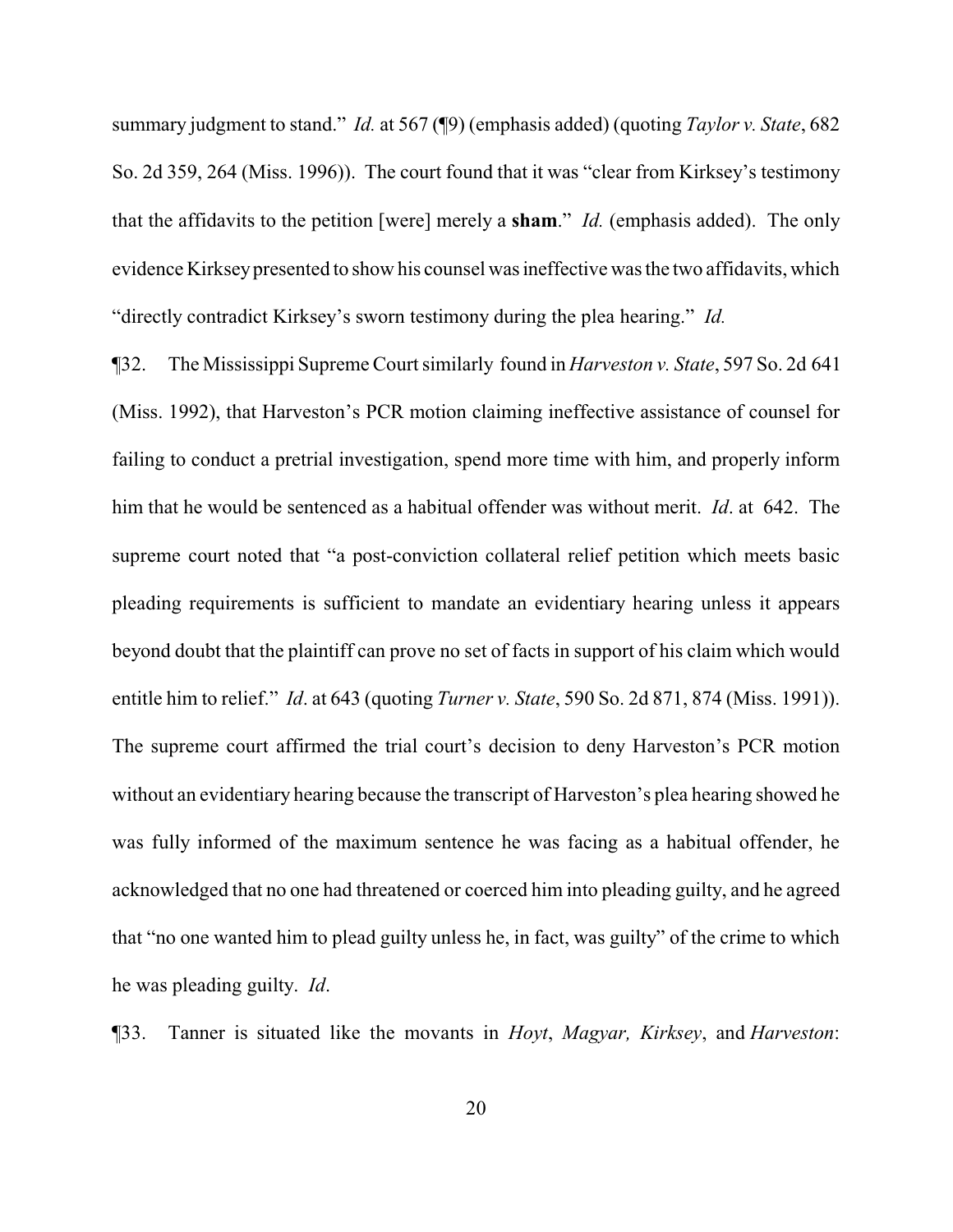Tanner's PCR motion and his mother's accompanying affidavit allege that the judge and Tanner's lawyer agreed to a deal where Tanner would serve two years in prison in exchange for his guilty plea. However, Tanner ultimately was sentenced to serve twenty years. Both Tanner and his mother allege that, after Tanner was sentenced, his lawyer told him the sentence would be corrected after he served the two years. Those allegations are wholly refuted and substantially contradicted by the plea petition Tanner signed under oath and the plea colloquy he gave under oath. As previously stated, Tanner's plea petition included the language, "I also understand that if I plead 'GUILTY,' the Court may impose the same punishment as if I had pled 'NOT GUILTY,' stood trial and been convicted." He also handwrote his understanding of the maximum sentences for each charge he was pleading guilty to. He acknowledged that "no officer or agent of any branch of government (Federal, State, or Local) has made any promise or suggestion of any kind to me, or within my knowledge to anyone else, that I will receive a lighter sentence, or probation, or any form of leniency if I plead 'GUILTY'. . . ." Most importantly, Tanner's plea petition indicated he understood that "if I have been told by my lawyer that I might receive probation or a light sentence, this is merely his/her prediction and is not binding on the Court." The transcript of Tanner's plea petition also shows that the judge questioned Tanner to ensure no one "guaranteed or promised that [Tanner] would receive a specific or particular sentence or offered [him] anything of value in exchange for [his] guilty plea." Tanner testified, under oath, that no one had made any promises or guarantees about sentencing to him. The judge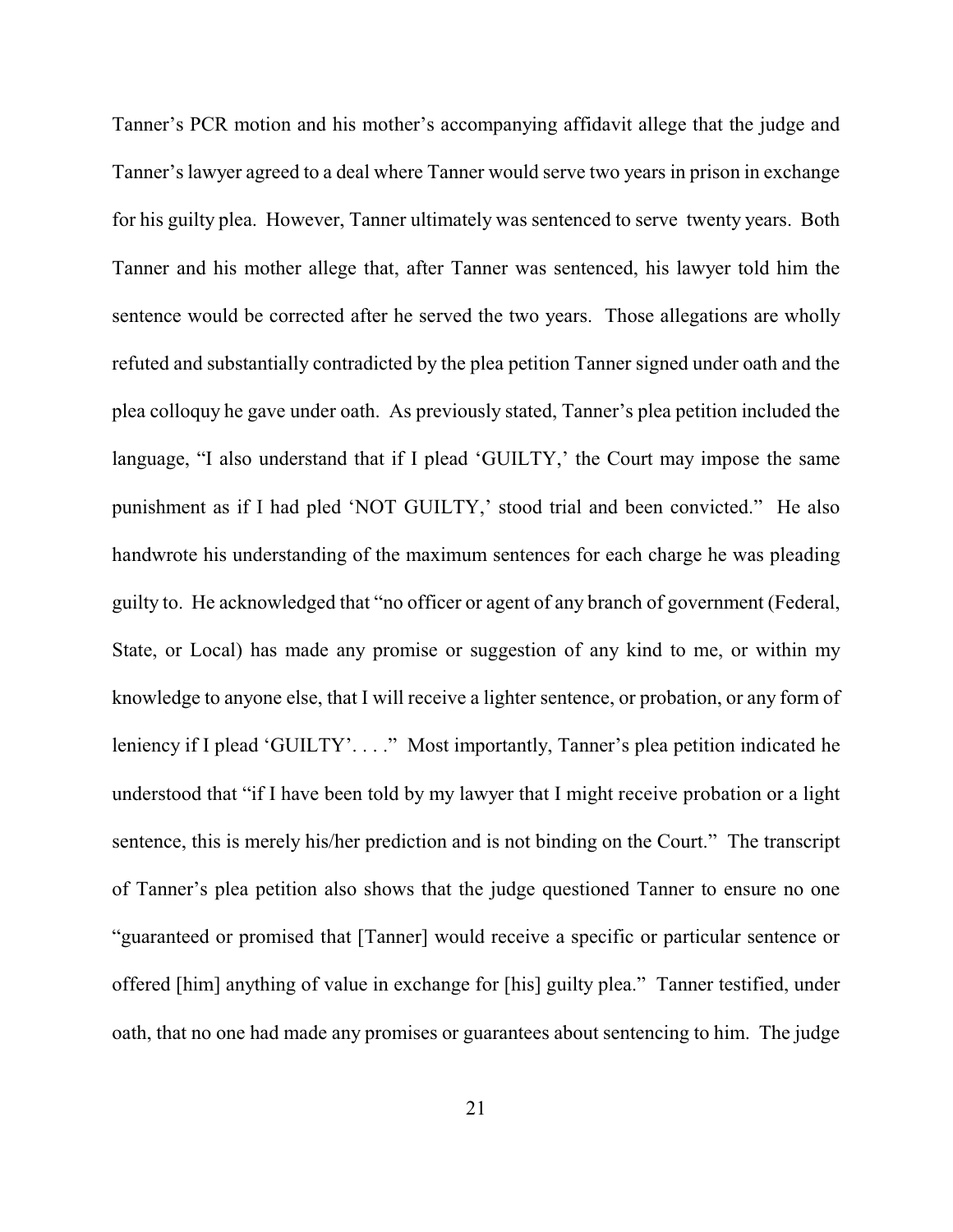also asked Tanner if he understood that the judge could impose up to forty-five years to serve in prison, and Tanner responded, under oath, "Yes, Your Honor." His attorney stated on the record at the plea hearing in front of Tanner, "[H]e has been instructed that obviously after coming in and entering a plea in front of Your Honor and the plea being accepted . . . . Your Honor can still impose any sentence on those charges." Further, the court was told that this plea was an open plea, meaning no plea recommendation was going to be made. Despite this obvious pronouncement by the State, his attorney, and the court's accepting that it was an open plea at the plea hearing, Tanner alleges that there was a plea agreement in which he was to receive only two years in prison.

¶34. Tanner and his mother also assert that Tanner's attorney and the circuit court judge had a deal that the judge would only sentence Tanner to two years in prison in exchange for Tanner's guilty plea. Both Tanner and Nixon-Griffin state that Tanner's attorney **"talked"** with "the judge" on "the day" of Tanner's "court date," and the two agreed Tanner's sentence would be two years in prison. (Emphasis added). They alleged that when Tanner was actually sentenced to serve twenty years, Tanner was told by his attorney, after the plea hearing, that he must serve two years and then he would get the sentence "**corrected.**" (Emphasis added). All of those allegations in the PCR are substantially contradicted by the plea petition and the plea hearing transcript.

¶35. Further, it is important to note that the Mississippi Rules ofCriminal Procedure forbid trial judges from participating in the plea bargaining process: "The trial judge shall not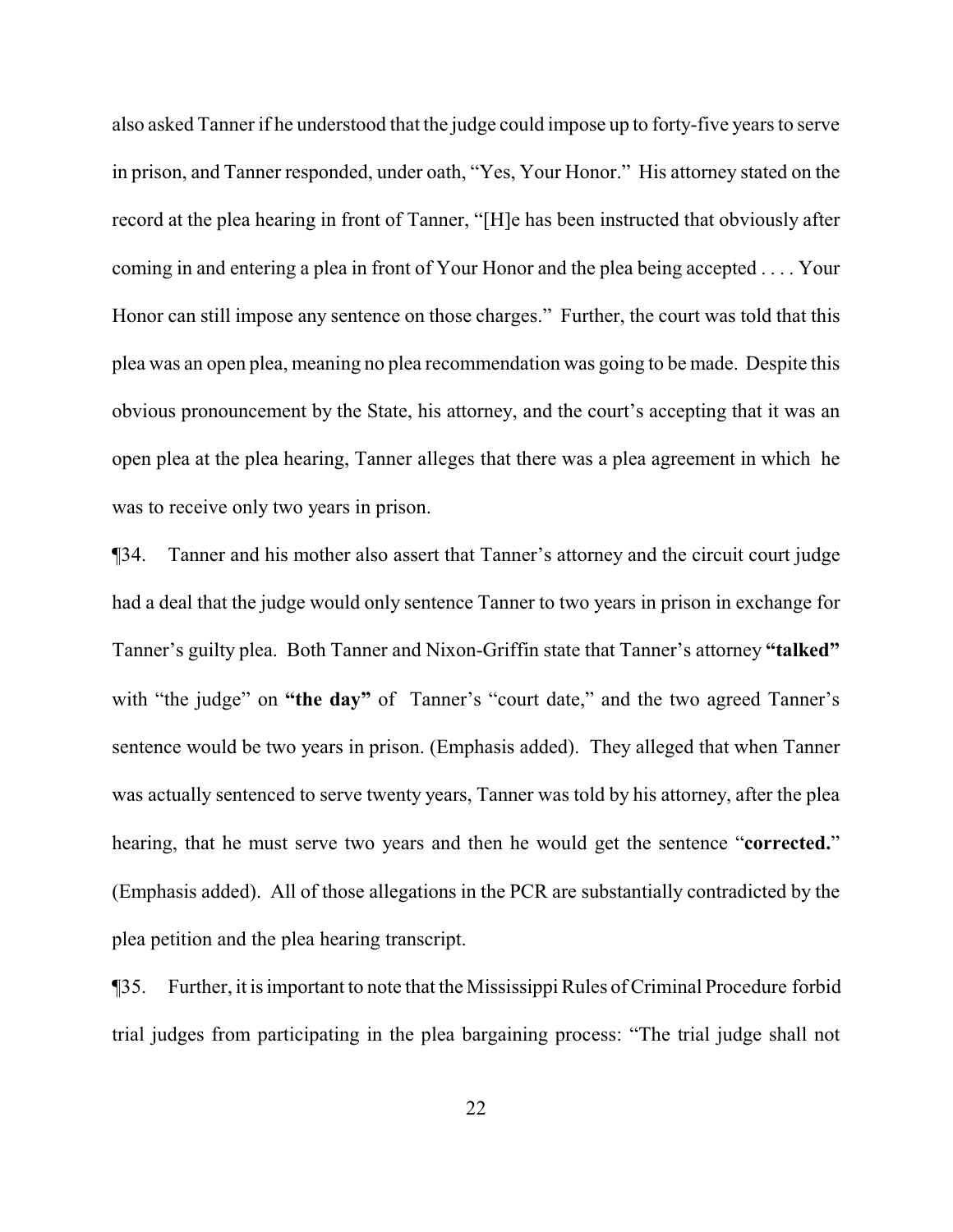participate in any plea discussion." MRCrP 15.4(b); *see also Magee v. State*, 759 So. 2d 464, 470 (¶16) (Miss. Ct. App. 2000) (quoting *Fermo v. State*, 370 So. 2d 930, 933 (Miss. 1979) (stating that a trial judge "should never become involved, or participate, in the plea bargaining process")). Apparently, to believe Tanner's allegations, we have to accept that the deal to give Tanner two years between his attorney and the judge was a secret deal. It was never discussed on the record by the judge, by his attorney, or by Tanner. For some reason, Tanner never explains in his PCR motion why he gave answers at his plea hearing, under oath, that were totally contrary to the plea deal he now wants us to believe existed.<sup>7</sup>

¶36. Further, according to Tanner's allegations, both the trial judge and Tanner's attorney would have ignored the felony crime of perjury being committed in the courtroom by allowing Tanner to continue to testify under oath at his plea hearing, contrary to what he now alleges in his PCR motion, when, according to Tanner, they both knew of and agreed to a deal. At his plea hearing, Tanner testified that he was not offered a plea deal or a lesser sentence in exchange for his open guilty plea. Neither Tanner's attorney nor the trial judge stopped or corrected Tanner from falsely testifying, even though, according to Tanner, they had a deal that he would serve only two years.

¶37. Tanner also alleges that, after he was sentenced to serve twenty years, his attorney told him that the judge would order his placement on probation after Tanner served two years.

 $<sup>7</sup>$  The judge did not order a two-year sentence. He ordered a twenty-year sentence,</sup> which further contradicts Tanner's allegations. If the judge had agreed to order Tanner to serve a two-year sentence, then he would have simply done so.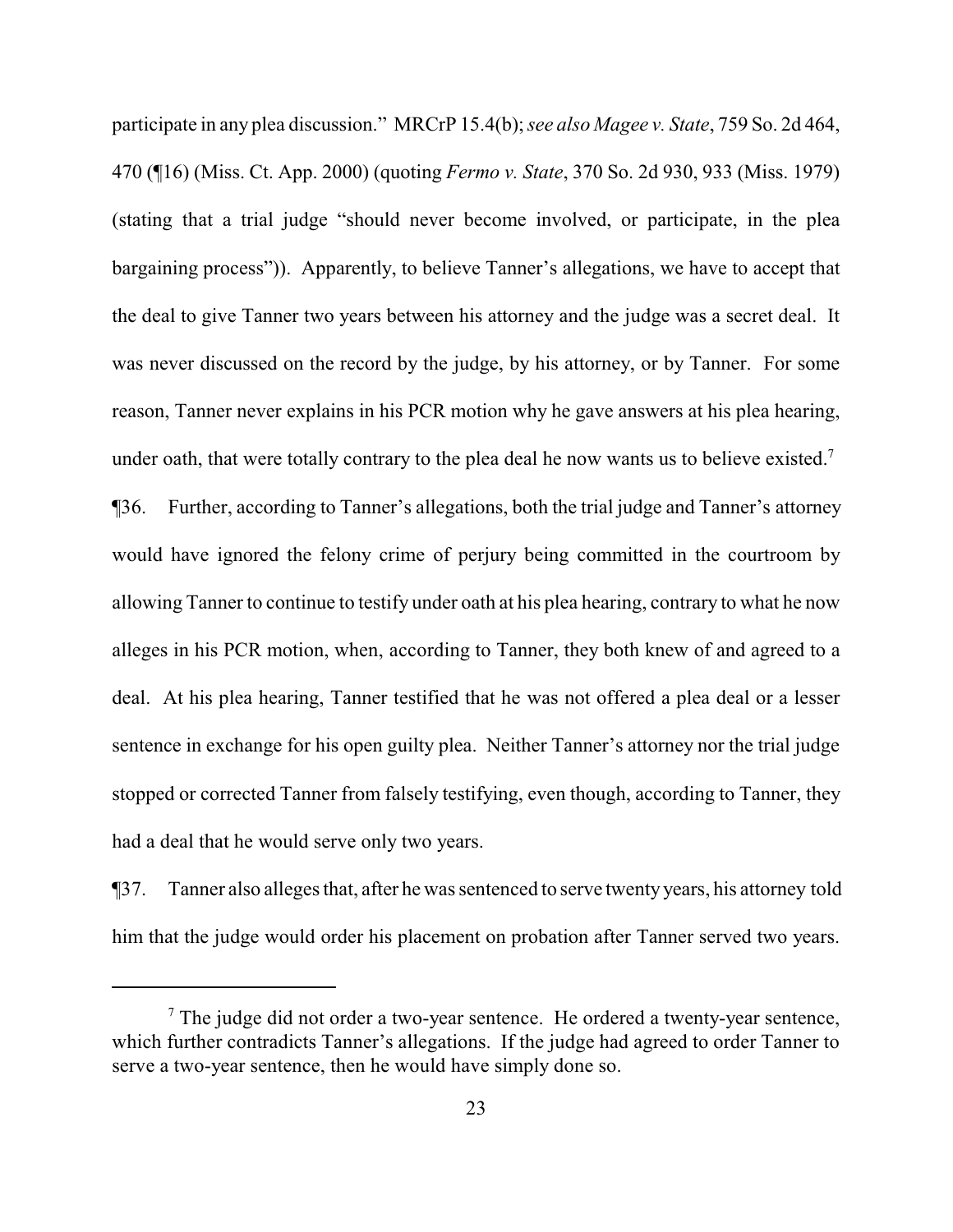However, Mississippi Code Annotated section 47-7-47(2)(a)(Rev. 2015) only allows a judge to suspend a sentence and place a defendant on "earned probation" no "later than **one . . . year** after the defendant has been delivered" into custody. Miss. Code Ann. § 47-7-47(2)(a) (emphasis added). It is simply too incredible to believe that any practicing attorney or judge would agree to a secret deal like what Tanner and his mother allege when those actions would have violated ethical obligations, the Mississippi Rules of Criminal Procedure, and, potentially, the laws of the State of Mississippi.<sup>8</sup> Further, the plea petition and Tanner's responses at the plea hearing prove that Tanner's allegations are a "sham," wholly refuted, and substantially contradicted.

¶38. Where allegations set forth in a PCR motion lack credibility and are substantially contradicted by the plea petition and the plea-hearing transcript, courts are not required to hold an evidentiary hearing, regardless of how many affidavits have been provided. *See*

<sup>8</sup> *See Sallie v. State*, 237 So. 3d 749, 753 (¶17) (Miss. 2018) (quoting *Creel v. State*, 944 So. 2d 891, 893-94 (¶6) (Miss. 2006) ("[O]nce a criminal case 'has been terminated and the term of court ends, a circuit court is powerless to alter or vacate its judgment."); *see also* Miss. Code Ann. § 47-7-33(1) (Rev. 2015) ("[T]he court shall not suspend the execution of a sentence of imprisonment after the defendant shall have begun to serve such sentence."); Miss. Code Ann. § 47-7-47(2)(a) (A judge cannot sentence someone to prison and later sentence them to probation more than a year after delivery into custody.); *Miss. Comm'n on Judicial Performance v. Sanders*, 708 So. 2d 866, 878 (¶66) (Miss. 1998) (finding a circuit court judge committed an ethical violation by acting "without authority or jurisdiction . . . [when] [she] suspended the sentence of a former client and later released and placed a second inmate on probation after his conviction and sentence had been affirmed by a superior court."); Miss. Code Ann. § 97-9-63 (Rev. 2020) ("Every person who shall unlawfully or corruptly procure any witness, by any means whatever, to commit wilful and corrupt perjury in any case, matter, or proceedings in or concerning which such witness shall be legally sworn and examined, shall be guilty of subornation of perjury . . . .").